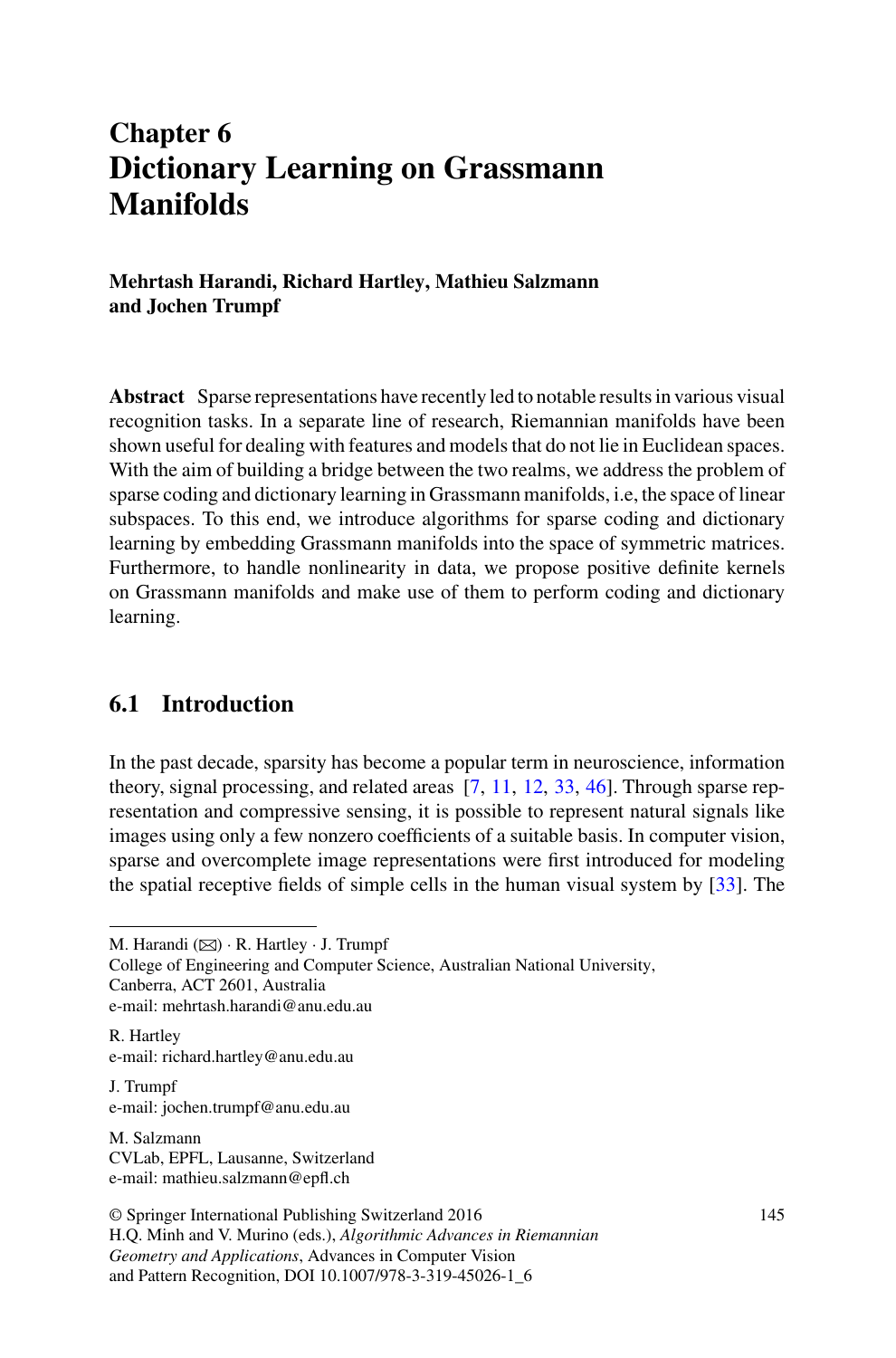linear decomposition of a signal using a few atoms of a dictionary has been shown to deliver notable results for various visual inference tasks, such as face recognition [\[46,](#page-27-1) [47\]](#page-27-2), image classification [\[30](#page-26-1), [48](#page-27-3)], subspace clustering [\[13\]](#page-26-2) and image restoration [\[31](#page-26-3)] to name a few. While significant steps have been taken to develop the theory of the sparse coding and dictionary learning in Euclidean spaces, similar problems on non-Euclidean geometry have received comparatively little attention [\[8](#page-25-2), [20](#page-26-4), [22,](#page-26-5) [26\]](#page-26-6). This chapter discusses techniques to sparsely represent *p*-dimensional linear subspaces in  $\mathbb{R}^d$  using a combination of linear subspaces.

Linear subspaces can be considered as the core of many inference algorithms in computer vision and machine learning. Examples include but not limited to modeling the reflectance function of Lambertian objects [\[4](#page-25-3), [34\]](#page-27-4), video analysis [\[9,](#page-25-4) [14](#page-26-7), [18,](#page-26-8) [21,](#page-26-9) [41,](#page-27-5) [42\]](#page-27-6), chromatic noise filtering [\[39](#page-27-7)], domain adaptation [\[16,](#page-26-10) [17\]](#page-26-11), and object tracking [\[37\]](#page-27-8). Our main motivation here is to develop new methods for analyzing video data and image sets. This is inspired by the success of sparse signal modeling and related topics that suggest natural signals like images (and hence video and image sets as our concern here) can be efficiently approximated by superposition of atoms of a dictionary. We generalize the traditional notion of coding, which operates on vectors, to coding on subspaces. Coding with subspaces can then be seamlessly used for categorizing video data. Toward this, we first provide efficient solutions to the following two fundamental problems on Grassmann manifolds: (see Fig. [6.1](#page-1-0) for a conceptual illustration):



<span id="page-1-0"></span>**Fig. 6.1** A conceptual diagram of the problems addressed in this work. A video or an image set can be modeled by a linear subspace, which can be represented as a point on a Grassmann manifold. **a Sparse coding on a Grassmann manifold**. Given a dictionary (*green ellipses*) and a query signal (*red triangle*) on the Grassmann manifold, we are interested in estimating the query signal by a sparse combination of atoms while taking into account the geometry of the manifold (e.g, curvature). **b Dictionary learning on a Grassmann manifold**. Given a set of observations (*green ellipses*) on a Grassmann manifold, we are interested in determining a dictionary (*red triangles*) to describe the observations sparsely, while taking into account the geometry. This figure is best seen in color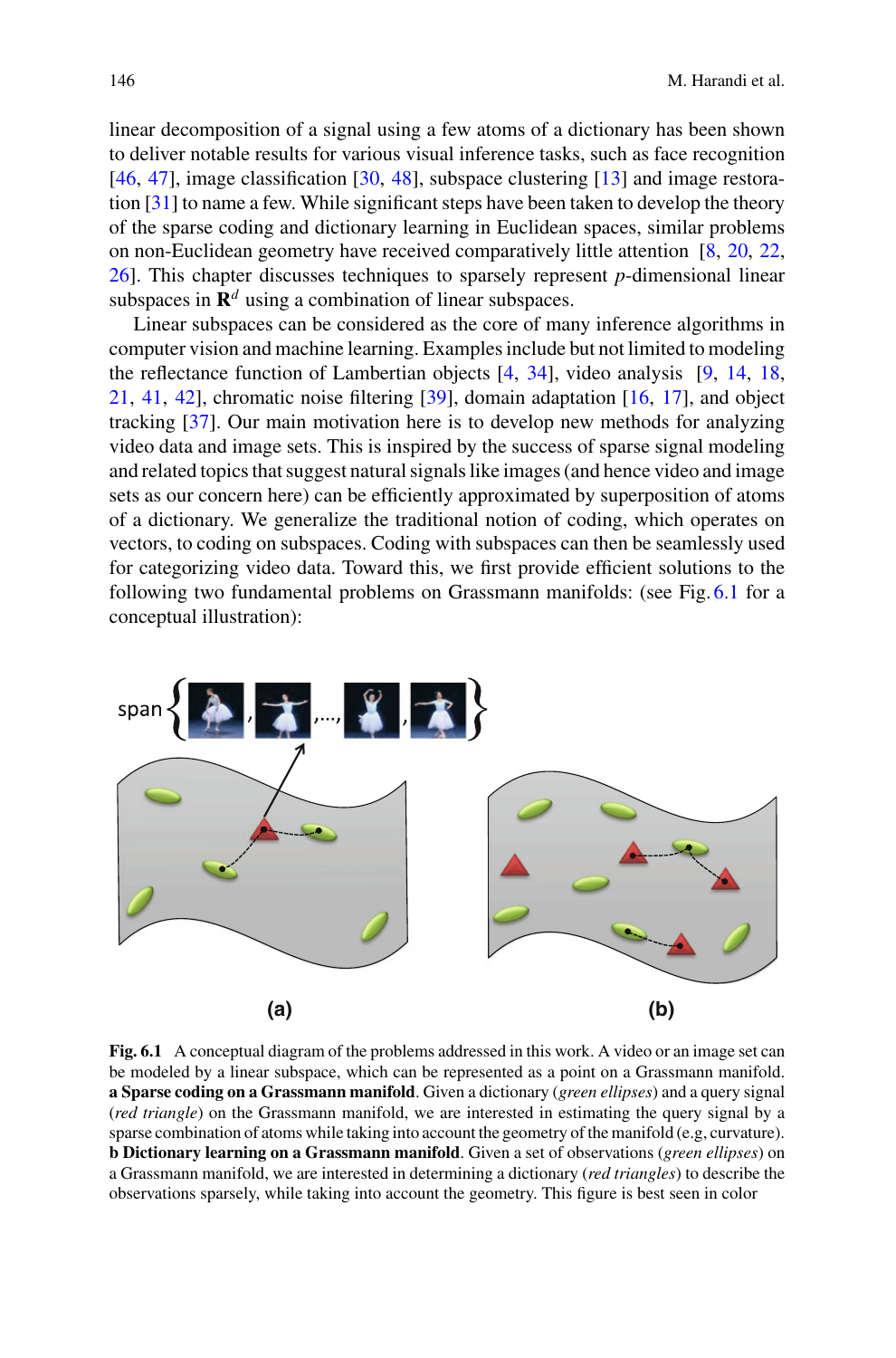- 1. **Coding**. Given a subspace  $\mathcal{X}$  and a set  $\mathbb{D} = {\{\mathcal{D}_i\}}_{i=1}^N$  with *N* elements (also known as atoms), where  $\mathscr X$  and  $\mathscr D_i$  are linear subspaces, how can  $\mathscr X$  be approximated by a combination of atoms in D ?
- 2. **Dictionary learning**. Given a set of subspaces  $\{\mathcal{X}_i\}_{i=1}^m$ , how can a smaller set of subspaces  $\mathbb{D} = \{ \mathscr{D}_i \}_{i=1}^N$  be learned to represent  $\{ \mathscr{X}_i \}_{i=1}^m$  accurately?

Later, we tackle the problem of coding and dictionary learning on Grassmannian by embedding the manifold in Reproducing Kernel Hilbert Spaces (RKHS). To this end, we introduce a family of positive definite kernels on Grassmannian and make use of them to recast the coding problem in kernel spaces.

# **6.2 Problem Statement**

In this section, we formulate the problem of coding and dictionary learning on the Grassmannian. Throughout this chapter, bold capital letters denote matrices (e.g *X*) and bold lowercase letters denote column vectors  $(e.g., x)$ . The notation  $x_i$  (respectively  $X_{i,j}$ ) is used to demonstrate the element in position *i* of the vector *x* (respectively  $(i, j)$  of the matrix *X*).  $1_d \in \mathbb{R}^d$  and  $0_d \in \mathbb{R}^d$  are vectors of ones and zeros.  $I_d$ is the  $d \times d$  identity matrix.  $||x||_1 = \sum_i |x_i|$  and  $||x|| = \sqrt{x^T x}$  denote the  $\ell_1$  and  $\ell_2$ norms, respectively, with *T* indicating transposition.  $||X||_F = \sqrt{\text{Tr}(X^T X)}$  designates the Frobenius norm, with  $Tr(\cdot)$  computing the matrix trace.

In vector spaces, by *coding* we mean the general notion of representing a vector *x* (the *query*) as some combination of other vectors *di* belonging to a *dictionary*. Typically, *x* is expressed as a linear combination  $x = \sum_{j=1}^{N} y_j d_j$ , or else as an *affine combination* in which the coefficients  $y_j$  satisfy the additional constraint  $\sum_{j=1}^{N} y_j = 1$ . (This constraint may also be written as  $1<sup>T</sup>y = 1$ .)

In *sparse coding* one seeks to express the query in terms of a small number of dictionary elements. Given, a query  $x \in \mathbb{R}^d$  and a dictionary  $\mathbb D$  of size *N*, i.e,  $\mathbb D_{d \times N} =$  ${d_1, d_2, \ldots, d_N}$  with atoms  $d_i \in \mathbf{R}^d$ , the problem of coding *x* can be formulated as solving the minimization problem:

$$
\ell_E(x, \mathbb{D}) \triangleq \min_{y} \left\| x - \sum_{j=1}^{N} y_j d_j \right\|_2^2 + \lambda f(y). \tag{6.1}
$$

<span id="page-2-0"></span>The domain of *y* may be the whole of  $\mathbb{R}^N$ , so that the sum runs over all linear combinations of dictionary elements (or *atoms*), or alternatively, the extra constraint  $1<sup>T</sup>y = 1$  may be specified, to restrict to affine combinations.

The idea here is to (approximately) reconstruct the query *x* by a combination of dictionary atoms while forcing the coefficients of combination, i.e, *y*, to have some structure. The quantity  $\ell_E(x, \mathbb{D})$  can be thought of as a coding cost combining the squared residual coding error, reflected in the energy term  $\|\cdot\|_2^2$  in [\(6.1\)](#page-2-0), along with a penalty term  $f(y)$ , which encourages some structure such as sparsity. The function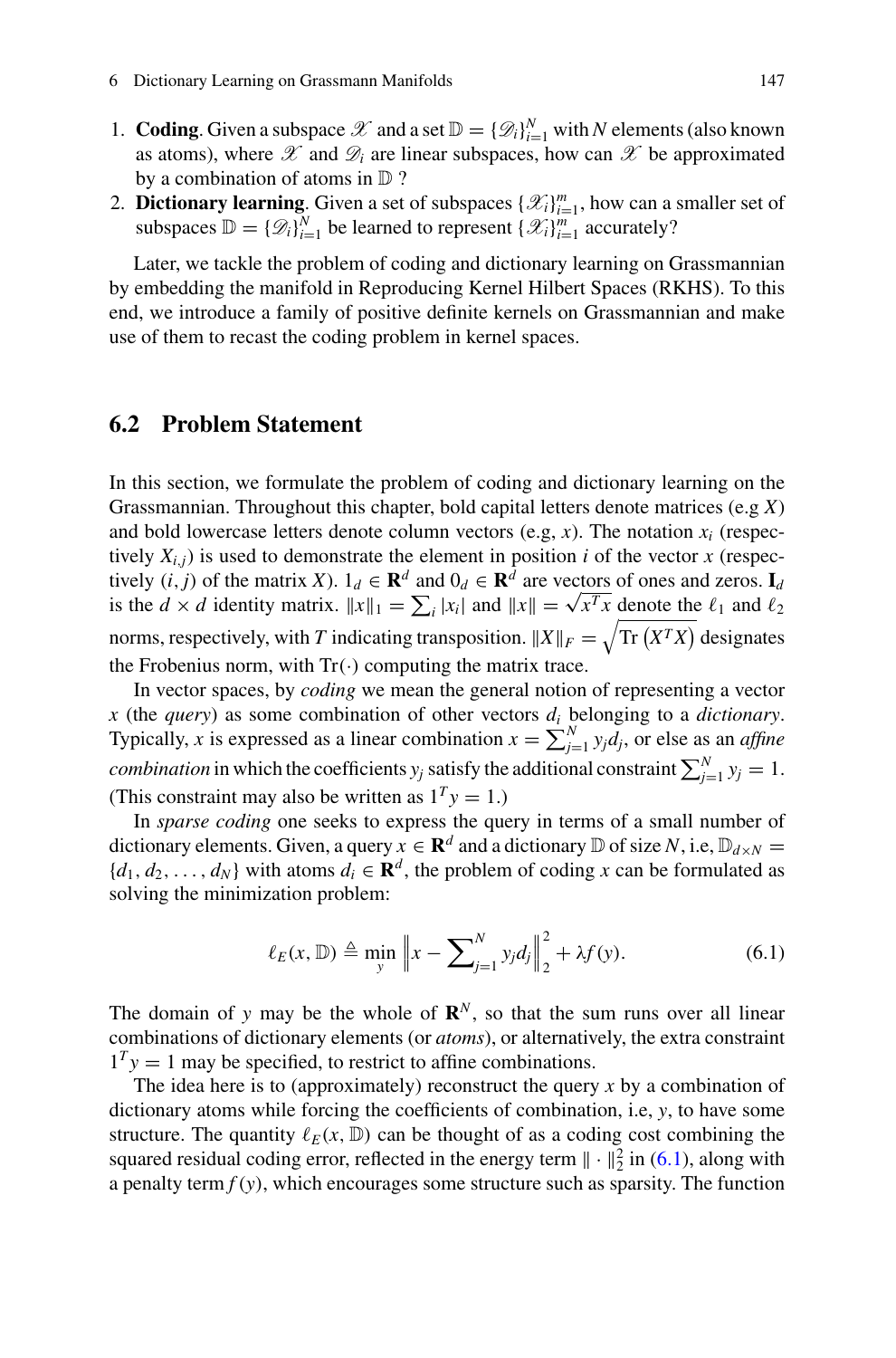$f: \mathbf{R}^N \to \mathbf{R}$  could be the  $\ell_1$  norm, as in the Lasso problem [\[40](#page-27-9)], or some form of locality as proposed in [\[43](#page-27-10)].

The problem of dictionary learning is to determine D given a finite set of observations  $\{x_i\}_{i=1}^m$ ,  $x \in \mathbf{R}^d$ , by minimizing the total coding cost for all observations, namely

$$
h(\mathbb{D}) \triangleq \sum_{i=1}^{m} \ell_{E}(x_i, \mathbb{D}), \qquad (6.2)
$$

while enforcing certain constraints on  $D$  to be satisfied to avoid trivial solutions. A "good" dictionary has a small residual coding error for all observations  $x_i$  while producing codes  $y_i \in \mathbb{R}^N$  with the desired structure. For example, in the case of sparse coding, the  $\ell_1$  norm is usually taken as  $f(\cdot)$  to obtain the most common form of dictionary learning in the literature. More specifically, the sparse dictionary learning problem may be written in full as that of jointly minimizing the total coding cost over all choices of coefficients and dictionary:

$$
\min_{\{y_i\}_{i=1}^m, \mathbb{D}} \sum_{i=1}^m \left\|x_i - \sum_{j=1}^N y_{ij} d_j\right\|_2^2 + \lambda \sum_{i=1}^m \|y_i\|_1.
$$
 (6.3)

<span id="page-3-0"></span>A common approach to solving this is to alternate between the two sets of variables,  $\mathbb{D}$  and  $\{y_i\}_{i=1}^m$ , as proposed for example by [\[2](#page-25-5)] (see [\[12\]](#page-26-0) for a detailed treatment). Minimizing  $(6.3)$  over sparse codes  $y_i$  while dictionary  $\mathbb D$  is fixed is a convex problem. Similarly, minimizing the overall problem over  $\mathbb{D}$  with fixed  $\{y_i\}_{i=1}^m$  is convex as well.

<span id="page-3-1"></span>In generalizing the coding problem to a more general space *M*, (e.g, Riemannian manifolds), one may write  $(6.1)$  as

$$
\ell_{\mathscr{M}}(\mathscr{X},\mathbb{D})\triangleq\min_{y}\Big(d_{\mathscr{M}}(\mathscr{X},\,C(y,\mathbb{D}))^{2}+\lambda f(y)\Big).
$$
 (6.4)

Here  $\mathscr X$  and  $\mathbb D = {\{\mathscr D_j\}}_{j=1}^N$  are points in the space  $\mathscr M$ , while  $d_{\mathscr M}(\cdot, \cdot)$  is some distance metric and  $C : \mathbf{R}^N \times \mathcal{M}^N \to \mathcal{M}$  is an *encoding function*, assigning an element of  $\mathcal M$  to every choice of coefficients and dictionary. Note that  $(6.1)$  is a special case of this, in which  $C(y, D)$  represents linear or affine combination, and  $d_M(\cdot, \cdot)$  is the Euclidean distance metric. To define the coding, one need only specify the metric  $d_M(\cdot, \cdot)$  to be used and the encoding function  $C(\cdot, \cdot)$ . Although this formulation may apply to a wide range of spaces, here we shall be concerned chiefly with coding on Grassmann manifolds.

A seemingly straightforward method for coding and dictionary learning is through embedding manifolds into Euclidean spaces via a fixed tangent space (the concepts related to differential geometry, such as tangent spaces will be shortly defined). The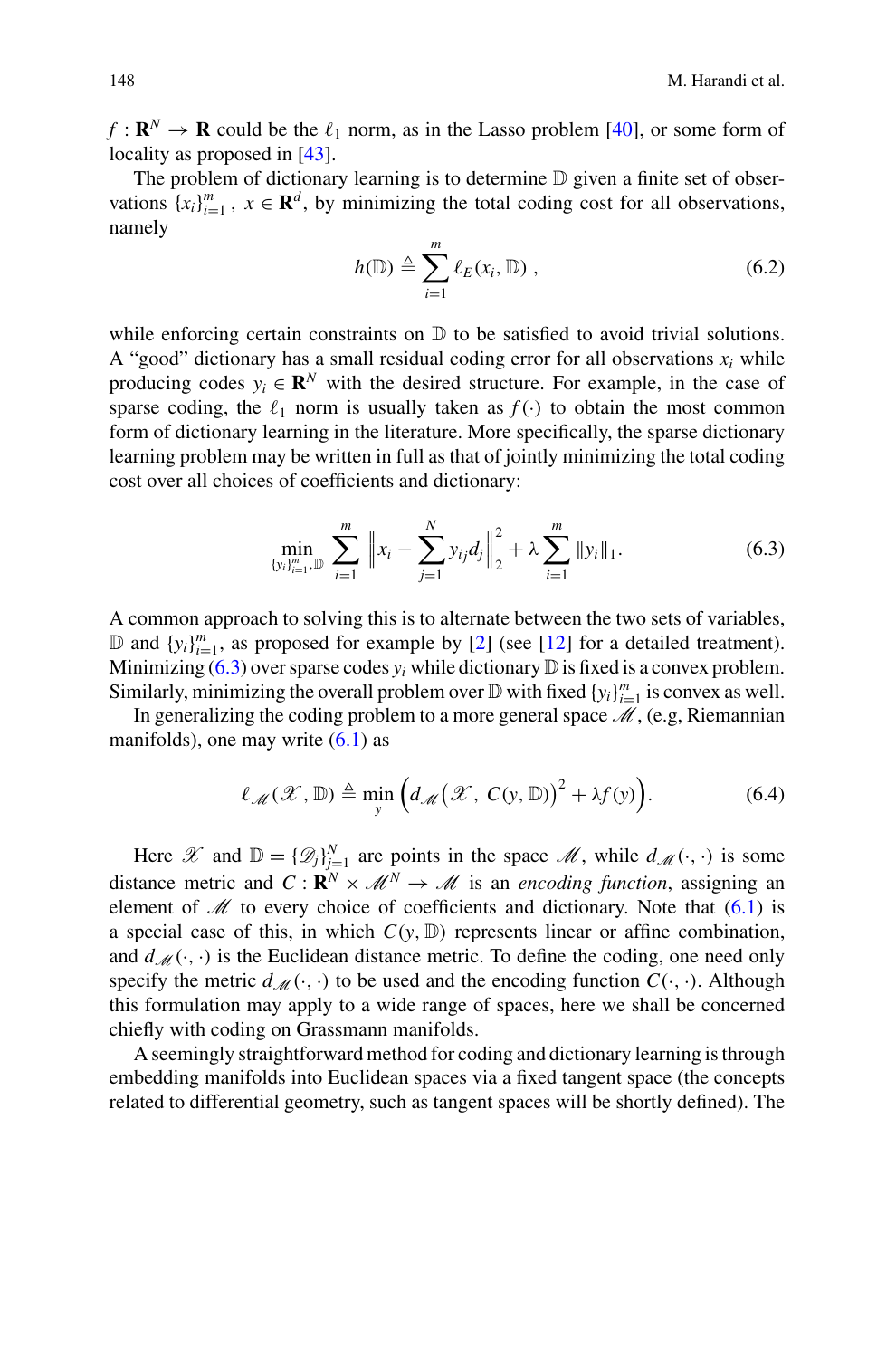**Algorithm 1:** Log-Euclidean sparse coding on Grassmann manifolds.

**Input**: Grassmann dictionary  $\{\mathcal{D}_i\}_{i=1}^N$ ,  $\mathcal{D}_i \in \mathcal{G}(p, d)$ ; the query sample  $\mathcal{X} \in \mathcal{G}(p, d)$ . **Output**: The sparse code *y*∗. **Initialization. for**  $i \leftarrow 1$  **to**  $N$  **do**  $\left| d_i \leftarrow \log_{\mathscr{P}}(\mathscr{D}_i);$ **end**  $A \leftarrow [d_1|d_2|\cdots|d_N]$ ; **Processing.**  $x \leftarrow \log_{\mathscr{P}}(\mathscr{X});$  $y^* \leftarrow \arg \min_y \|x - A^T y\|_2^2 + \lambda \|y\|_1;$ 

embedding function in this case would be  $\log_{\varphi}(\cdot)$ , where  $\mathscr P$  is some default base point.<sup>[1](#page-4-0)</sup>

By mapping points in the manifold  $\mathcal M$  to the tangent space, the problem at hand is transformed to its Euclidean counterpart. For example in the case of sparse coding, the encoding cost may be defined as follows:

$$
\ell_{\mathscr{M}}(\mathscr{X}, \mathbb{D}) \triangleq \min_{y} \left\| \log_{\mathscr{P}}(\mathscr{X}) - \sum_{j=1}^{N} y_{j} \log_{\mathscr{P}}(\mathscr{D}_{j}) \right\|_{\mathscr{P}}^{2} + \lambda \|y\|_{1}
$$
(6.5)

where the notation  $\|\cdot\|_{\mathscr{P}}$  reminds us that the norm is in the tangent space at  $\mathscr{X}$ . We shall refer to this straightforward approach as *Log-Euclidean* sparse coding (the corresponding steps for Grassmann manifolds in Algorithm 1), following the terminology used in [\[3](#page-25-6)]. Since on a tangent space only distances to the base point are equal to true geodesic distances, the Log-Euclidean solution does not take into account the true structure of the underlying Riemannian manifold. Moreover, the solution is dependent upon the particular point  $\mathscr P$  used as a base point.

Another approach is to measure the loss of  $\mathscr X$  with respect to the dictionary  $\mathbb D$ , i.e,  $\ell_{\mathcal{M}}(\mathcal{X}, \mathbb{D})$ , by working in the tangent space of  $\mathcal{X}$ , rather than a fixed point  $\mathscr{P}$  [\[8](#page-25-2), [26\]](#page-26-6). The loss in this case becomes

<span id="page-4-1"></span>
$$
\ell_{\mathscr{M}}(\mathscr{X}, \mathbb{D}) \triangleq \min_{\substack{y \in \mathbf{R}^N \\ 1^T y = 1}} \left\| \sum_{j=1}^N y_j \log_{\mathscr{X}}(\mathscr{D}_j) \right\|_{\mathscr{X}}^2 + \|y\|_1
$$
 (6.6)

<span id="page-4-0"></span><sup>&</sup>lt;sup>1</sup>The function that maps each vector  $y \in T_{\mathscr{P}}$  *M* to a point  $\mathscr X$  of the manifold that is reached after a unit time by the geodesic starting at *P* with this tangent vector is called the *exponential map*. For complete manifolds, this map is defined in the whole tangent space  $T_{\mathcal{P}}\mathcal{M}$ . The *logarithm map* is the inverse of the exponential map, i.e,  $y = \log_{\mathscr{P}}(\mathscr{X})$  is the smallest vector *y* such that  $\mathscr{X} = \exp_{\mathscr{P}}(y)$ .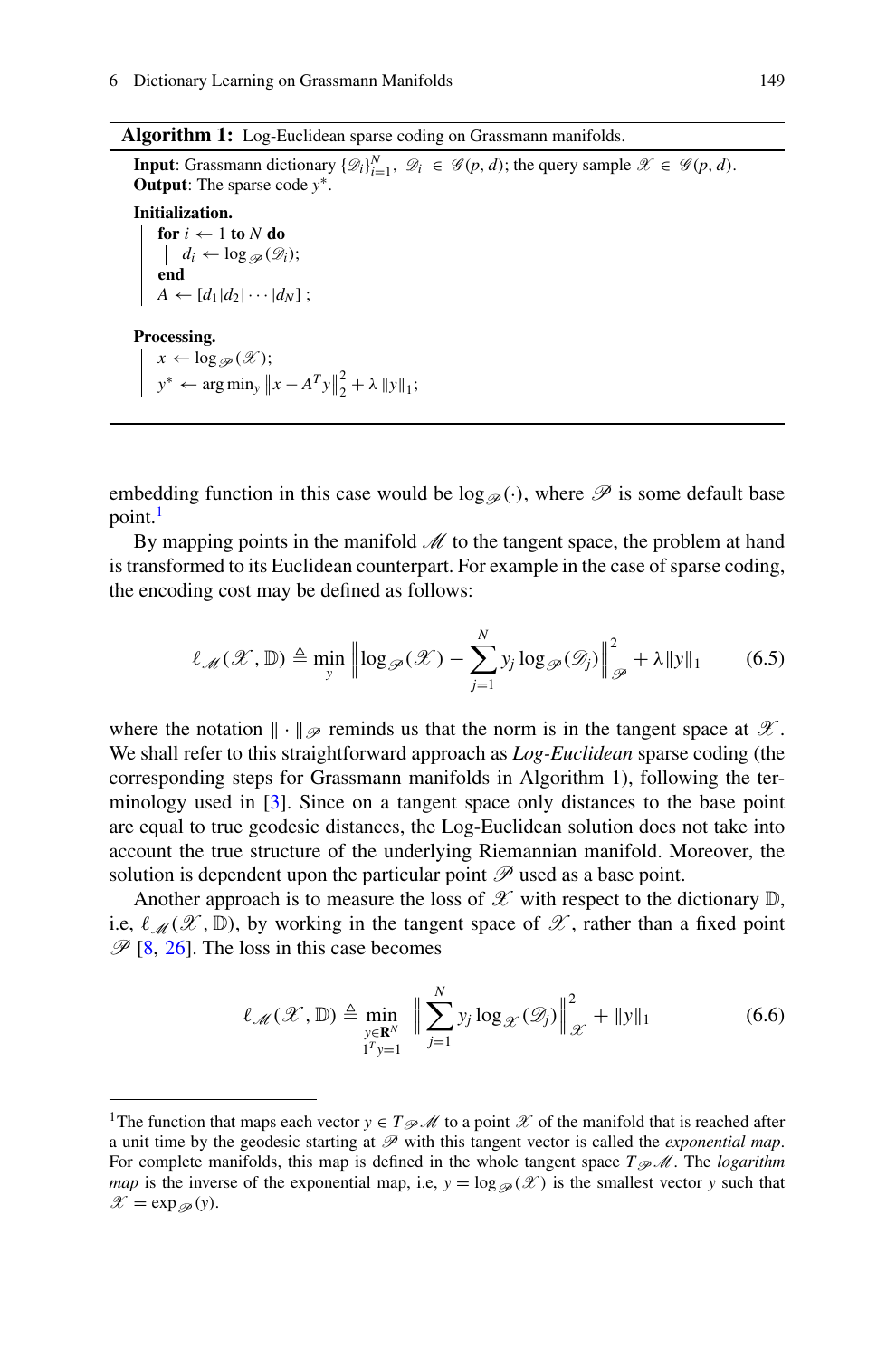Following [\[26](#page-26-6)], given a set of training data  $\{\mathcal{X}_i\}_{i=1}^m$ ,  $\mathcal{X}_i \in \mathcal{M}$ , the problem of dictionary learning can be written as

<span id="page-5-0"></span>
$$
\min_{\{y_i\}_{i=1}^m, \mathbb{D}} \sum_{i=1}^m \left\| \sum_{j=1}^N y_{ij} \log_{\mathscr{X}_i}(\mathscr{D}_j) \right\|^2 + \lambda \sum_{i=1}^m \|y_i\|_1
$$
\n5.t.

\n
$$
1^T y_i = 1, \quad i = 1, 2, \ldots, m.
$$
\n(6.7)

Similar to the Euclidean case, the problem in  $(6.7)$  can be solved by iterative optimization over  $\{y_i\}_{i=1}^m$  and  $\mathbb{D}$ . Computing the sparse codes  $\{y_i\}_{i=1}^m$  is done by solving [\(6.6\)](#page-4-1). To update D, [\[26](#page-26-6)] proposed a gradient descent approach along geodesics. That is, the update of  $\mathcal{D}_r$  at time *t* while  $\{y_i\}_{i=1}^m$  and  $\mathcal{D}_j$ ,  $j \neq r$  are kept fixed has the form

$$
\mathscr{D}_r^{(t)} = \exp_{\mathscr{D}_r^{(t-1)}}(-\eta \Delta). \tag{6.8}
$$

<span id="page-5-1"></span>In Eq. [\(6.8\)](#page-5-1)  $\eta$  is a step size and the tangent vector  $\Delta \in T_{\mathscr{D}_r}(\mathscr{M})$  represents the direction of maximum ascent. That is  $\Delta = \text{grad } \mathcal{J}(\mathcal{D}_r)$ , where

$$
\mathscr{J} = \sum_{i=1}^{m} \Big\| \sum_{j=1}^{N} y_{ij} \log_{\mathscr{X}_i}(\mathscr{D}_j) \Big\|^2.
$$
 (6.9)

Here is where the difficulty arises. Since the logarithm map does not have a closedform expression on Grassmann manifolds, an analytic expression for  $\Delta$  in Eq. [\(6.8\)](#page-5-1) cannot be sought for the case of interest in this work, i.e, Grassmann manifolds. Having this in mind, we will describe various techniques to coding and dictionary learning specialized for Grassmann manifolds.

# **6.3 Background Theory**

This section overviews Grassmann geometry and provides the groundwork for techniques described in following sections. Since the term "manifold" itself is often used in computer vision in a somewhat loose sense, we emphasize that the word is used in this chapter in its strict mathematical sense.

One most easily interprets the Grassmann manifolds in the more general context of group actions, to be described first. Consider a transitive (left) group action of a group *G* on a set *S*. The result of applying a group element *g* to a point  $x \in S$  is written as *gx*. Choose a specific point  $x_0 \in S$  and consider its *stabilizer* Stab( $x_0$ ) =

<span id="page-5-2"></span><sup>&</sup>lt;sup>2</sup>On an abstract Riemannian manifold *M*, the gradient of a smooth real function *f* at a point  $x \in M$ , denoted by grad $f(x)$ , is the element of  $T_x(\mathcal{M})$  satisfying  $\langle \text{grad} f(x), \zeta \rangle_x = Df_x[\zeta]$  for all  $\zeta \in T_x(\mathcal{M})$ . Here,  $Df_x[\zeta]$  denotes the directional derivative of *f* at *x* in the direction of  $\zeta$ . The interested reader is referred to [\[1\]](#page-25-7) for more details on how the gradient of a function on Grassmann manifolds can be computed.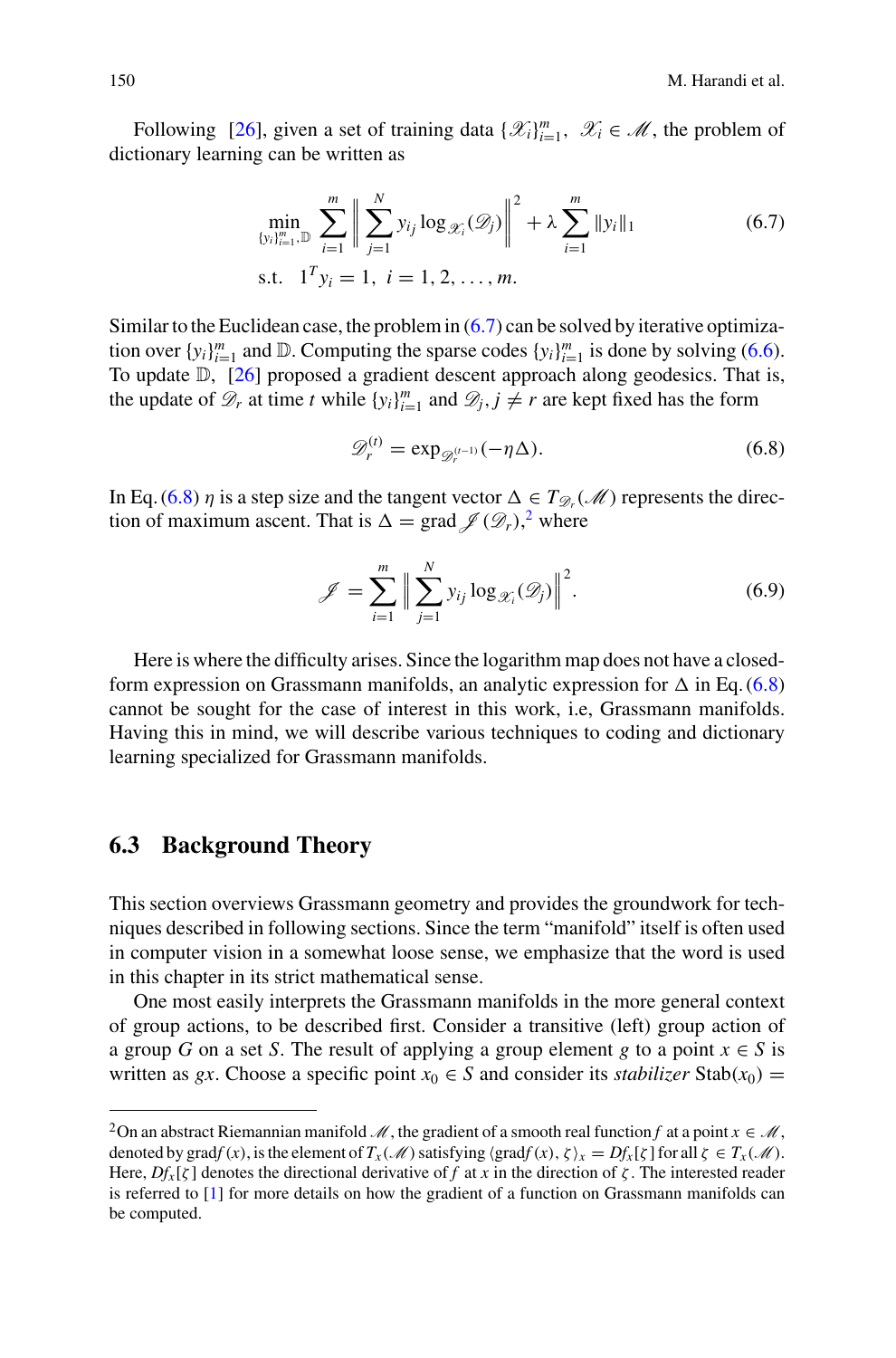${g \in G \mid gx_0 = x_0}$ . The stabilizer is a subgroup of *G*, which we will denote by *H*, and there is a one-to-one correspondence between the left cosets *gH* and the elements of *S*, whereby a point  $x \in S$  is associated with the coset  $\{g \in G \mid gx_0 = x\}$ . The set of all left cosets is denoted by *G*/*H*, which we identify with the set *S* under this identification.

The (real, unoriented) *Grassmannian*  $\mathcal{G}(p, d)$ , where  $0 < p \leq d$ , is the set of all *p*-dimensional linear subspaces (we shall usually call them *p*-planes, or simply planes) of the real vector space  $\mathbb{R}^d$ . A geometric visualization of a point in the Grassmannian is a *p*-plane through the origin of *d*-dimensional Euclidean space. From this geometric picture, it is obvious that the *orthogonal group O*(*d*) of all real orthogonal transforms of  $\mathbf{R}^d$  acts on  $\mathcal{G}(p, d)$ , as any element of  $O(d)$  transforms a *p*-plane through the origin to a *p*-plane through the origin. The action is transitive, since any plane can be reached in this way from any given one. The set of elements of  $O(d)$  that transforms a given *p*-plane  $\mathscr X$  to itself, the stabilizer Stab $(\mathcal{X}) = \{U \in O(d) | U\mathcal{X} = \mathcal{X}\}\$ , is a subgroup of  $O(d)$  and isomorphic to the product  $O(p) \times O(d - p)$ , where the factor  $O(p)$  corresponds to in-plane transformations and the factor  $O(d - p)$  corresponds to transformations that leave all points of the plane fixed. The Grassmannian can hence be identified with the coset space  $O(d)/(O(p) \times O(d-p)).$ 

To make the above discussion more concrete, in terms of matrices, identify *O*(*d*) as the group of orthogonal  $d \times d$  matrices, a Lie group of dimension  $d \times (d + 1)/2$ . In addition, think of *p*-planes in **R***<sup>d</sup>* as represented by *orthogonal Stiefel matrices*, that is, by rectangular  $d \times p$ -matrices X with orthonormal columns that form a basis of the plane. Since a given plane has many different orthogonal bases, two such matrices *X* and *X'* represent the same plane if and only if there exists a matrix  $V \in O(p)$ such that  $X' = XY$ . This defines an equivalence relation between matrices X and X', and the planes may be identified with the equivalence classes of  $d \times p$  matrices under this equivalence relation. The set of all such equivalence classes constitute the Grassmannian  $\mathscr{G}(p, d)$ .

A matrix *U* in *O*(*d*) acts on a plane with representative Stiefel matrix *X* by left multiplication:  $X \mapsto UX$ . One immediately verifies that if *X* and *X'* represent the same plane, then so do *UX* and *UX* , so this defines a transitive left group action of  $O(d)$  on  $\mathscr{G}(p, d)$ . Of particular interest is the element of the Grassmannian,

$$
\mathscr{X}_0 = \text{Span}(X_0) = \text{Span}\begin{bmatrix} I_p \\ 0 \end{bmatrix},
$$

<span id="page-6-0"></span>where  $I_p$  is the  $p \times p$  identity matrix. A transformation  $U \in O(d)$  acts by left matrix multiplication and it is immediate that

$$
\text{Stab}(\mathscr{X}_0) = \left\{ \begin{bmatrix} U_1 & 0 \\ 0 & U_2 \end{bmatrix} \in O(d) \middle| U_1 \in O(p), \ U_2 \in O(d-p) \right\},\tag{6.10}
$$

showing again that  $\text{Stab}(\mathscr{X}_0) \simeq O(p) \times O(d-p)$ .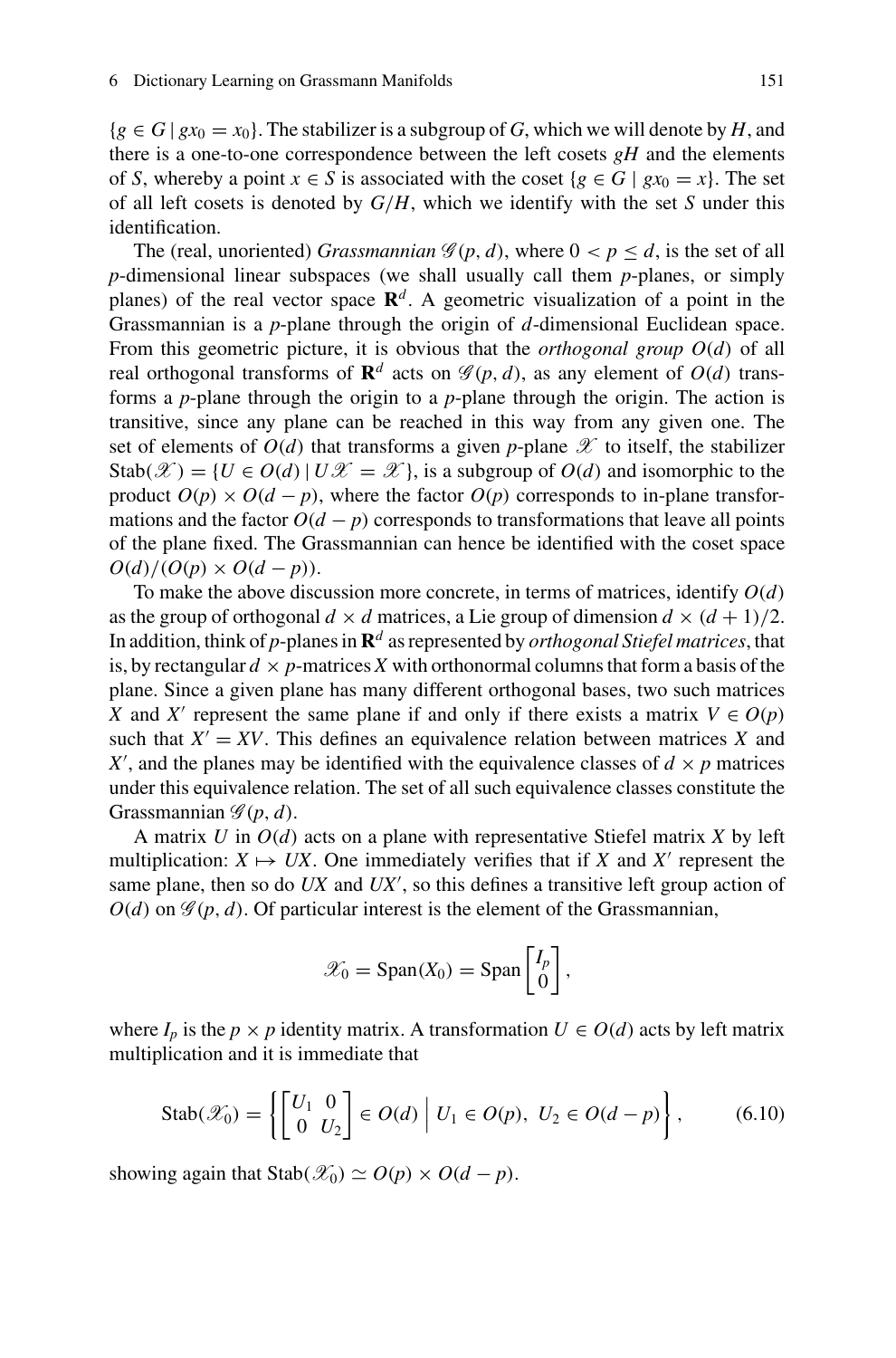Since the action of  $O(d)$  is transitive on  $\mathcal{G}(p, d)$ , the elements of  $\mathcal{G}(p, d)$  (planes) are in one-to-one correspondence with the set of left cosets of  $Stab(\mathscr{X}_0)$  in  $O(d)$ . We think of the Grassmannian as the coset space  $O(d)/(O(d - p) \times O(p))$ , where  $O(d - p) \times O(p)$  is identified with the block-diagonal subgroup in Eq. [\(6.10\)](#page-6-0).

In this way, it is seen that the Grassmann manifolds form a special case of coset spaces  $G/H$ , in which  $G = O(d)$  and *H* is the subgroup  $O(d - p) \times O(p)$ . In the Grassmann case, the group  $G = O(d)$  is a matrix Lie group, and hence has the topological structure of a compact manifold. In this situation, *G*/*H* inherits a topology, a smooth manifold structure, and indeed a Riemannian metric from  $G = O(d)$ .

We continue the discussion denoting by *G* the matrix Lie group  $O(d)$  and  $H =$ Stab $\mathscr{X}_0$ , shown in Eq. [\(6.10\)](#page-6-0), but the reader may bear in mind that the discussion holds equally well in the case of a general compact (sometimes also non-compact) Lie group *G* with Lie subgroup *H*. [3](#page-7-0) This topic is treated in Chap. 21 of [\[29\]](#page-26-12), which the reader may consult to fill in details.

The natural projection  $\pi: G \to G/H \simeq \mathscr{G}(p,d)$  can now be used to equip the Grassmannian with quotient structures. For example, using the standard Lie group topology on *G*, the quotient as a quotient topology (the strongest topology such that  $\pi$ is continuous). Using the differential structure of the Lie group *G*, the quotient inherits a differential structure (the unique one that makes  $\pi$  a smooth submersion). With this differential structure, the action of *G* on *G*/*H* is smooth. With this smooth structure, the quotient space  $G/H$  is a manifold, according to the quotient manifold theorem (see Theorem 21.10 in [\[29\]](#page-26-12)). Thus, the Grassmannian (or *Grassmann manifold*) is thus a *homogeneous space* of *G*. Its dimension is  $p(d - p) = \dim(O(d)) - (\dim(O(d - p)))$  $p)$  + dim( $O(p)$ )).<sup>[4](#page-7-1)</sup>

### *Tangent Space and Riemannian Metric*

The homogeneous space structure of the Grassmannian can be used to equip it with a Riemannian metric, starting from a bi-invariant Riemannian metric on  $G = O(d)$ .

To this end, think of *G* as embedded in  $\mathbb{R}^{d \times d}$  and equip the tangent space  $T_I G$  at the identity with the Euclidean inner product inherited from that embedding. This defines a biinvariant Riemannian metric on *G* through right (or left) translation. For subgroup  $H$  of  $G$  define the Riemannian metric on the quotient  $G/H$  by

$$
\langle X, Y \rangle_{UH} = \langle \tilde{X}, \tilde{Y} \rangle_U
$$

where  $U \in G$  and  $X, Y \in T_{UH}G/H$ . Further,  $\tilde{X}$  and  $\tilde{Y}$  in  $T_U(G)$  are the horizontal lifts of *X* and *Y* with respect to  $\pi$  and the Riemannian metric on the group, that is,  $\pi_U^*(X) = X$  and  $\pi_U^*(Y) = Y$ , and both *X* and *Y* are orthogonal to the kernel of  $\pi_U^*$  with respect to the inner product  $\langle ., . \rangle_U$ . It is easily verified that the above construction for (left) homogeneous spaces is well defined as long as the Riemannian metric on

<span id="page-7-0"></span><sup>3</sup>Another situation where this applies in Computer Vision is the study of the *essential manifold*, which may be envisaged as the coset space of  $SO(3) \times SO(3)$  modulo a subgroup isomorphic to *SO*(2). For details see [\[25](#page-26-13)].

<span id="page-7-1"></span> $^{4}O(d)$  has dimension  $d(d-1)/2$ , since its Lie algebra is the set of  $n \times n$  skew-symmetric matrices.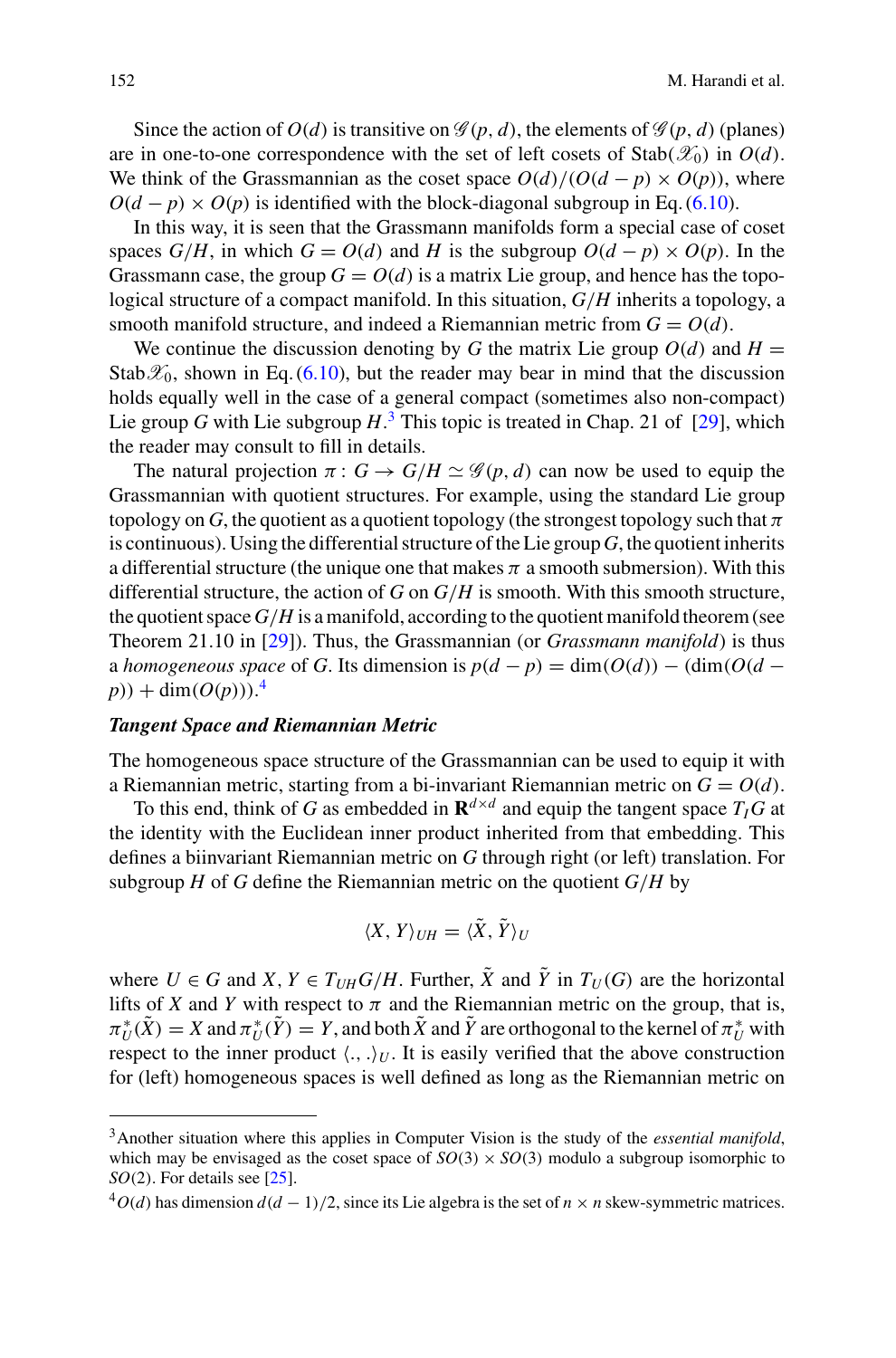the Lie group is right invariant under the action of the stabilizer. This is trivially the case for a biinvariant metric.

The tangent space to *G* at  $U \in G$  is  $T_U G = \{ U \Omega \in \mathbb{R}^{d \times d} \mid \Omega \in \mathfrak{so}(d) \}$ , where  $\mathfrak{so}(d) = \{ \Omega \in \mathbf{R}^{d \times d} \mid \Omega = -\Omega^{\top} \}$ , the set of real skew-symmetric  $d \times d$ -matrices. The bi-invariant Riemannian metric on  $G$  inherited from the embedding of  $T_I$  $G$  in Euclidean *d*-space is given by

$$
\langle U\Omega_1, U\Omega_2\rangle_U = -\operatorname{Tr}\Omega_1\Omega_2,
$$

that is, by (left translations of) the Frobenius inner product. The tangent space to the Grassmannian  $\mathscr{G}(p, d) \simeq G/H$  at *UH* is then the quotient

$$
T_U G/UT_I H = \left\{ U \left( \begin{bmatrix} 0 & -\Omega_{21}^\top \\ \Omega_{21} & 0 \end{bmatrix} + T_I H \right) \mid \Omega_{21} \in \mathbf{R}^{(d-p)\times p} \right\}
$$

where

$$
T_I H = \left\{ \begin{bmatrix} \Omega_1 & 0 \\ 0 & \Omega_2 \end{bmatrix} \in \mathbf{R}^{d \times d} \mid \Omega_1 \in \mathfrak{so}(p), \Omega_2 \in \mathfrak{so}(d-p) \right\}.
$$

The *horizontal subspace* of  $T_U G$  formed by all horizontal lifts of tangent vectors to the Grassmannian  $\mathscr{G}(p, d) \simeq G/H$  at *UH* is

$$
V_U^{\perp}(G) = \left\{ U \begin{bmatrix} 0 & -\Omega_{21}^{\top} \\ \Omega_{21} & 0 \end{bmatrix} \in \mathbf{R}^{d \times d} \mid \Omega_{21} \in \mathbf{R}^{(d-p) \times p} \right\}.
$$

This is most easily seen at  $U = I$  where the elements of  $V_I^{\perp}(G)$  are obviously perpendicular to the *vertical subspace*  $V_I(G) = \text{Ker } \pi_I^* = T_I H$  with respect to the Frobenius inner product. The normal Riemannian metric on the Grassmannian is then given by

$$
\left\langle U\left(\begin{bmatrix} 0 & -\Omega_1^\top \\ \Omega_1 & 0 \end{bmatrix} + T_I H\right), U\left(\begin{bmatrix} 0 & -\Omega_2^\top \\ \Omega_2 & 0 \end{bmatrix} + T_I H\right)\right\rangle_{UH}
$$
  
= Tr  $\Omega_1^\top \Omega_2 +$  Tr  $\Omega_1 \Omega_2^\top$   
= 2 Tr  $\Omega_1 \Omega_2^\top$ 

in terms of the horizontal lifts.

#### *Projective Representation of Grassmann*

An alternative representation of the Grassmannian  $\mathscr{G}(p, d)$  is not as a quotient space of *G*, but as a subset of  $Sym(d)$ , the vector space of all real symmetric  $d \times d$ -matrices. In this representation, a *p*-plane  $\mathscr X$  is represented by the symmetric projection operator  $P: \mathbb{R}^d \to \mathbb{R}^d$  with image Im(P) =  $\mathcal{X}$ . In terms of matrix representations, P is a rank *p* real symmetric  $d \times d$  matrix with  $P^2 = P$  and colspan(*P*) = *X*. For example,

$$
\mathscr{X}_0 = \text{colspan}(P_0) = \text{colspan}\begin{bmatrix} I_p & 0 \\ 0 & 0 \end{bmatrix}.
$$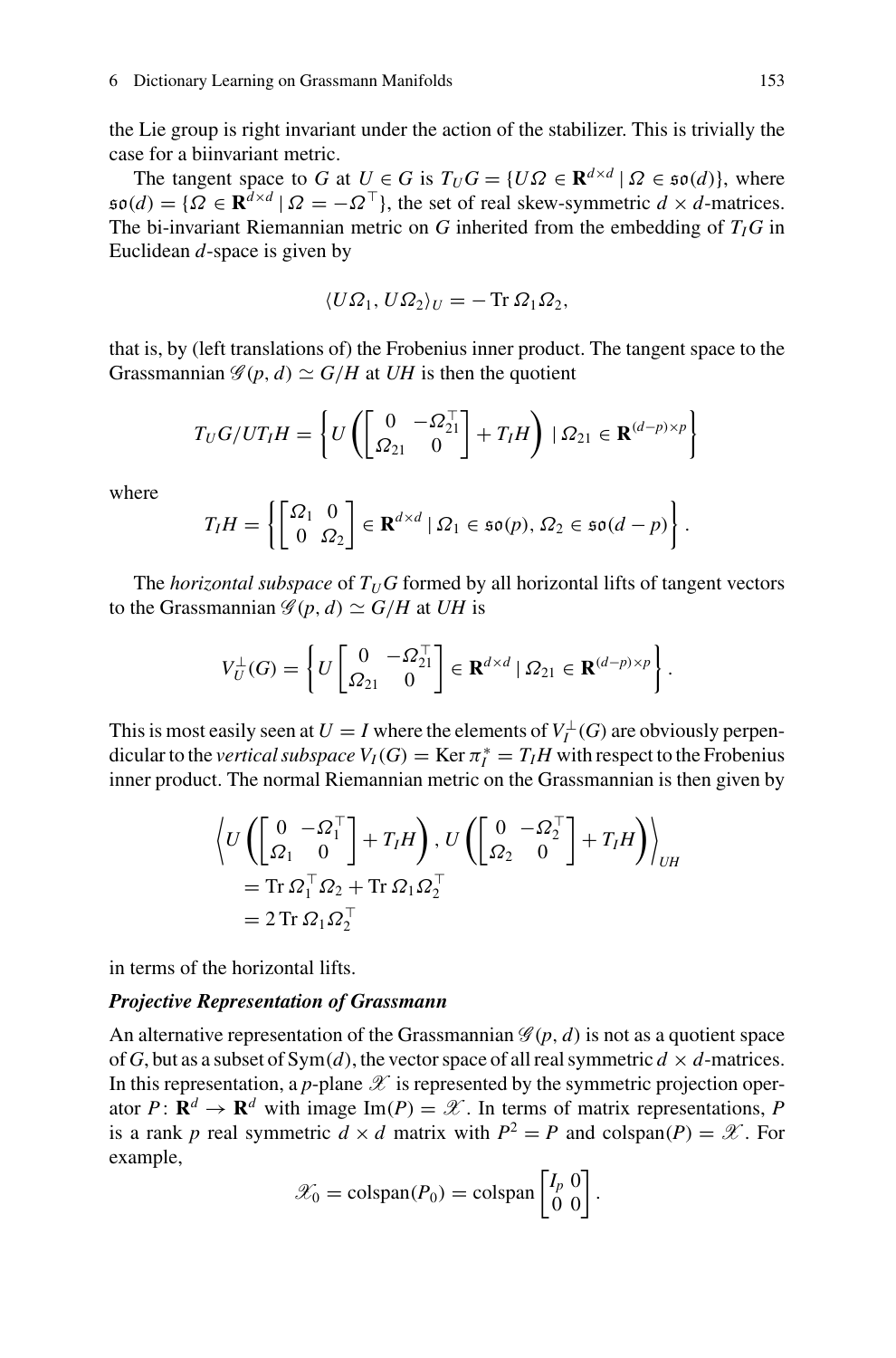In general, if  $\mathscr X$  is represented by the orthogonal Stiefel matrix *V* then it is also represented by the symmetric matrix  $P = VV^{\top}$ . We denote the set of rank *p* real symmetric  $d \times d$  matrix with  $P^2 = P$  by  $\mathscr{P}\mathscr{G}(d, p)$  and obtain a bijection  $\mathscr{P}\mathscr{G}(d, p) \rightarrow \mathscr{G}(p, d)$  $\text{via } P \mapsto \text{colspan}(P)$ .

The natural inclusion map

$$
i: \mathcal{G}(p,d) \simeq \mathcal{PG}(d,p) \hookrightarrow \text{Sym}(d)
$$

can now be used to equip the Grassmannian with subspace structures. For example, the Grassmannian inherits a subspace topology (the coarsest topology such that *i* is continuous) and a differential structure (the unique one that makes *i* a smooth embedding) from the standard topology resp. differential structure on Sym(*d*). It turns out that both of these coincide with the respective quotient structures constructed above. The Grassmannian  $\mathcal{G}(p, d)$  can hence equally be thought of as a homogeneous space of *G* or as an embedded submanifold of Sym(*d*).

Since Sym(*d*), as a linear subspace of  $\mathbf{R}^{d \times d}$ , carries a natural inner product, namely the restriction of the Frobenius inner product on  $\mathbf{R}^{d \times d}$  to Sym(*d*), each tangent space  $T_P$   $\mathscr{PG}(d, p)$  at a point  $P \in \mathscr{PG}(d, p) \subset \text{Sym}(d)$  inherits this inner product via the inclusion  $T_P \mathcal{PG}(d, p) \subset T_P \text{Sym}(d) \simeq \text{Sym}(d)$ . This provides another construction for a Riemannian metric on  $\mathcal{G}(p, d) \simeq \mathcal{PG}(d, p)$ .

To make this construction more concrete, note that the tangent space

$$
T_P \mathscr{PG}(d, p) = \{ [P, \Omega] \mid \Omega \in \mathfrak{so}(d) \},
$$

where  $[P, \Omega] = P\Omega - \Omega P$  is the matrix commutator [\[24](#page-26-14), Theorem 2.1]. In particular,

$$
T_{P_0}\mathscr{PG}(d, p) = \left\{ \begin{bmatrix} 0 & \Omega_{12} \\ \Omega_{12}^\top & 0 \end{bmatrix} \in \text{Sym}(d) \middle| \Omega_{12} \in \mathbf{R}^{p \times (d-p)} \right\}.
$$

Now observe that  $O(d)$  acts transitively on  $\mathscr{P}\mathscr{G}(d, p)$  by conjugation since  $UPU^{\top} \in$  $\mathscr{P}\mathscr{G}(d, p)$  for every  $U \in O(d)$  and every  $P \in \mathscr{P}\mathscr{G}(d, p)$ , and every point in  $\mathscr{P}\mathscr{G}(d, p)$ can be reached thus from a given one. Note that this action of  $O(d)$  is different to the action by left multiplication that has been used to define the above homogeneous space structure of  $\mathscr{G}(p, d)$ . Nevertheless, it can be used to more explicitly describe the tangent space

$$
T_{UP_0U^{\top}}\mathscr{P}\mathscr{G}(d,p) = \left\{U\begin{bmatrix}0 & \Omega_{12} \\ \Omega_{12}^{\top} & 0\end{bmatrix}U^{\top} \in \text{Sym}(d) \middle| \Omega_{12} \in \mathbf{R}^{p \times (d-p)}\right\}
$$

at an arbitrary point  $P = UP_0 U^\top \in \mathcal{PG}(d, p)$ . Note further that the first *p* columns of  $UP_0$  form an orthogonal Stiefel matrix *V* (equal to the first *p* columns of *U*), and that  $P = UP_0 U^\top = V V^\top$  as observed before. The embedded Riemannian metric on  $\mathscr{G}(p, d) \simeq \mathscr{PG}(d, p)$  is then given by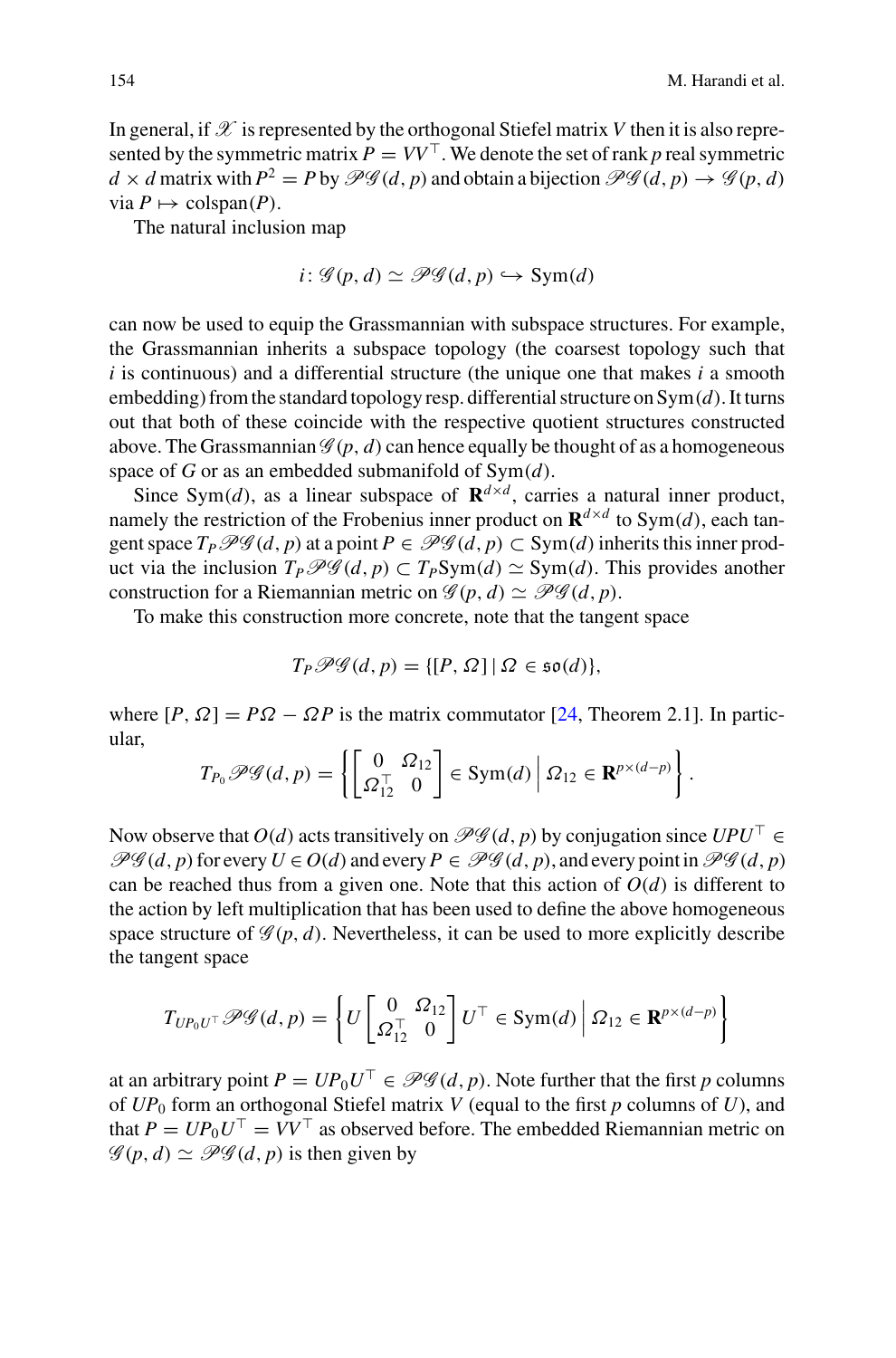6 Dictionary Learning on Grassmann Manifolds 155

$$
\langle U \begin{bmatrix} 0 & \Omega_1 \\ \Omega_1^\top & 0 \end{bmatrix} U^\top, U \begin{bmatrix} 0 & \Omega_2 \\ \Omega_2^\top & 0 \end{bmatrix} U^\top \rangle_{U P_0 U^\top} = \text{Tr} \,\Omega_1 \Omega_2^\top + \text{Tr} \,\Omega_1^\top \Omega_2
$$

in terms of this representation. It is not difficult to see that this Riemannian metric, in fact, is the same as the normal Riemannian metric constructed above [\[24,](#page-26-14) Proposition 2.3].

The unique geodesic starting at a point  $U_0 P_0 U_0^{\perp} \in \mathcal{PG}(d, p)$  in direction

$$
U_0 \begin{bmatrix} 0 & \Omega \\ \Omega^\top & 0 \end{bmatrix} U_0^\top
$$

is given by

$$
P(t) = U_0 \exp \left( t \begin{bmatrix} 0 & -\Omega \\ \Omega^{\top} & 0 \end{bmatrix} \right) \begin{bmatrix} I_p & 0 \\ 0 & 0 \end{bmatrix} \exp \left( -t \begin{bmatrix} 0 & -\Omega \\ \Omega^{\top} & 0 \end{bmatrix} \right) U_0^{\top},
$$

where expm denotes the matrix exponential [\[24,](#page-26-14) Theorem 2.2]. Alternatively, it is given by

$$
U(t)H = U_0 \exp\left(t \begin{bmatrix} 0 & -\Omega \\ \Omega^{\top} & 0 \end{bmatrix}\right) H
$$

in the quotient representation. In particular, the *Riemannian exponential map* on the Grassmannian is given by

$$
\exp_{U_0 P_0 U_0^{\top}} \left( U_0 \begin{bmatrix} 0 & \Omega \\ \Omega^{\top} & 0 \end{bmatrix} U_0^{\top} \right) = U_0 \exp \left[ \begin{bmatrix} 0 & -\Omega \\ \Omega^{\top} & 0 \end{bmatrix} \begin{bmatrix} I_p & 0 \\ 0 & 0 \end{bmatrix} \exp \left[ \begin{bmatrix} 0 & \Omega \\ -\Omega^{\top} & 0 \end{bmatrix} U_0^{\top} \right]
$$

in the embedded representation and by

$$
\exp_{U_0H}\left(U_0\left(\begin{bmatrix}0&-2\\ \Omega^{\top}&0\end{bmatrix}+T_IH\right)\right)=U_0\exp\left[\begin{bmatrix}0&-2\\ \Omega^{\top}&0\end{bmatrix}H\right]
$$

in the quotient representation.

### *Geodesics*

The Grassmannian with the above Riemannian metric is a complete Riemannian manifold, hence any pair of points  $\mathscr{X}_1$  and  $\mathscr{X}_2$  on the Grassmannian can be connected by a length-minimizing geodesic. The *geodesic distance*  $d_{\text{geod}}(\mathscr{X}_1, \mathscr{X}_2)$  is then defined as the length of this minimizing geodesic. Since points on the Grassmannian can be moved around arbitrarily by application of an orthogonal transformation  $U \in O(d)$ , and since the above Riemannian metric is invariant under such transformations, it is sufficient to compute the length of a minimizing geodesic connecting the special point  $\mathscr{X}_0$  = colspan(*P*<sub>0</sub>) to any other point  $\mathscr{X}$  = colspan(*P*). By the above formula for the exponential map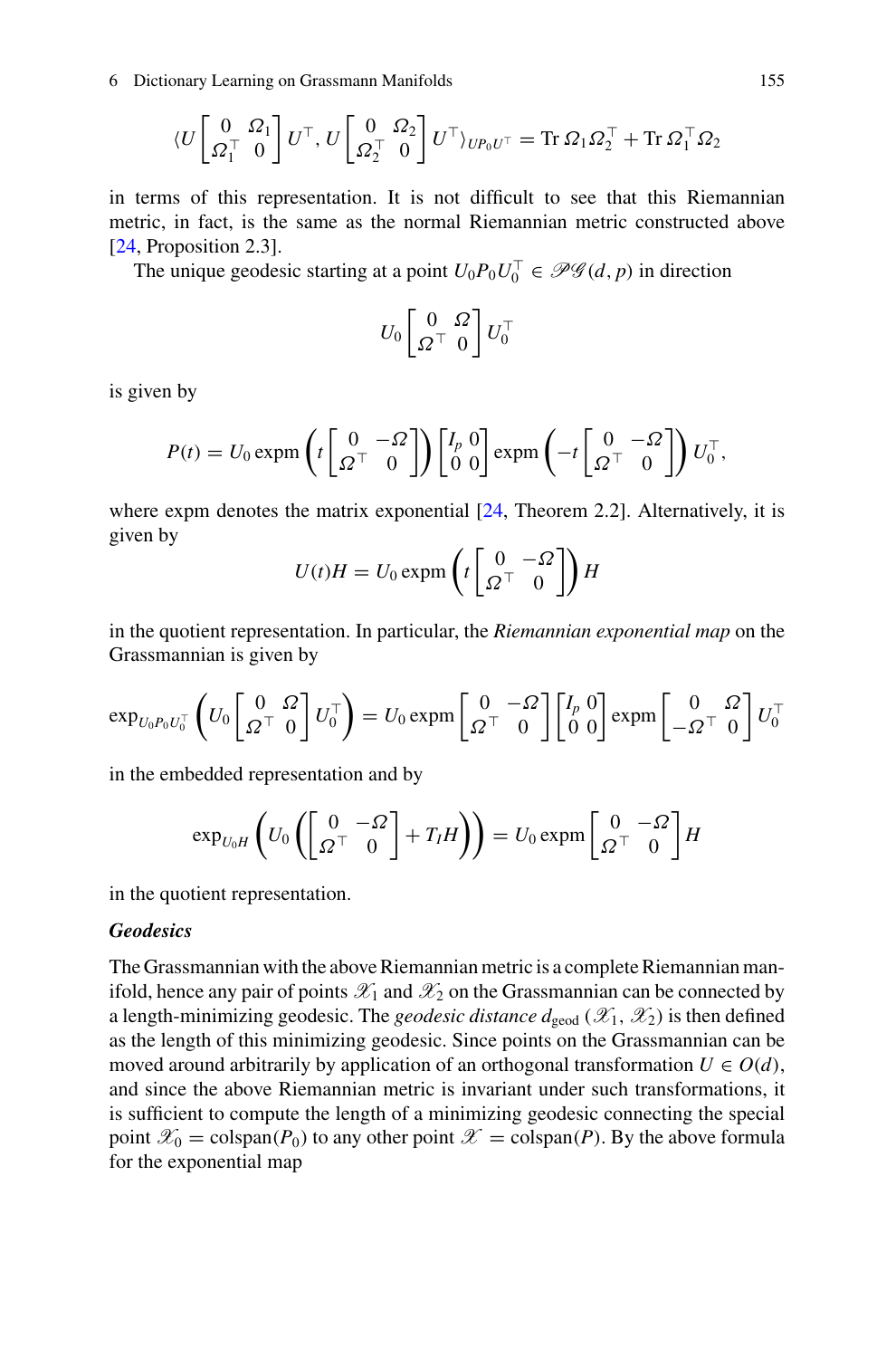$$
P = \exp\left[\frac{0}{\Omega^{\top}} - \frac{\Omega}{0}\right] \begin{bmatrix} I_p & 0 \\ 0 & 0 \end{bmatrix} \exp\left[\frac{0}{-\Omega^{\top}} \frac{\Omega}{0}\right]
$$

$$
= \begin{bmatrix} \cos^2 \sqrt{\Omega \Omega^{\top}} & \text{sinc}\left(2\sqrt{\Omega \Omega^{\top}}\right) \Omega \\ \Omega^{\top} \operatorname{sinc}\left(2\sqrt{\Omega \Omega^{\top}}\right) & \text{sinc}^2 \sqrt{\Omega^{\top} \Omega} \end{bmatrix}
$$

for some  $\Omega \in \mathbf{R}^{p \times (d-p)}$ , where we have used [\[24](#page-26-14), Eq. (2.68)] in the second line. The geodesic distance from  $\mathscr{X}_0$  to  $\mathscr{X}$  is then  $d_{\text{geod}}(\mathscr{X}_0, \mathscr{X}) = \sqrt{2 \text{Tr} \Omega \Omega^{\top}}$ , that is the length of the tangent vector

$$
\begin{bmatrix} 0 & \Omega \\ \Omega^{\top} & 0 \end{bmatrix} \in T_{P_0} \mathscr{P} \mathscr{G} (d, p)
$$

under the Riemannian metric at  $P_0$ . In more explicit terms, starting with a block representation

$$
P = \begin{bmatrix} P_1 & P_2 \\ P_2^\top & P_3 \end{bmatrix},
$$

where  $P_1 \in \text{Sym}(p)$ , compute the eigenvalue decomposition  $P_1 = U_1$ diag ( $\lambda_1, \ldots, \lambda_p$ )  $U_1^{\top}$  with  $U_1 \in O(p)$ , then  $U_1 \text{diag}(\lambda_1, \ldots, \lambda_p) U_1^{\top} = P_1 = \cos^2 \sqrt{\Omega \Omega^{\top}}$ is equivalent to  $\Omega \Omega^{\top} = U_1 \text{diag}(\arccos^2(\sqrt{\lambda_1}), \dots, \arccos^2(\sqrt{\lambda_p})) U_1^{\top}$  and hence

$$
d_{\text{geod}}(\mathscr{X}_0, \mathscr{X}) = \sqrt{2 \operatorname{Tr} \Omega \Omega^{\top}} = \sqrt{2 \sum_{i=1}^p \arccos^2(\sqrt{\lambda_i})},
$$

cf. [\[24,](#page-26-14) Corollary 2.1].

A geometric interpretation of the above distance formula can be obtained as follows. Swapping back to the quotient representation and using [\[24](#page-26-14), Eq. (2.66)], it follows that

$$
\mathcal{X} = \text{colspan}\left[\frac{\cos\sqrt{\Omega\,\Omega^\top}}{\frac{\sin\sqrt{\Omega^\top\Omega}}{\sqrt{\Omega^\top\Omega}}\,\Omega^\top}\right],
$$

where the columns of this matrix have unit length in the 2-norm since they are the first *p* columns of an orthogonal matrix. The *first principal angle*  $\theta_1$  between the subspaces  $\mathscr{X}_0$  and  $\mathscr{X}$  is given by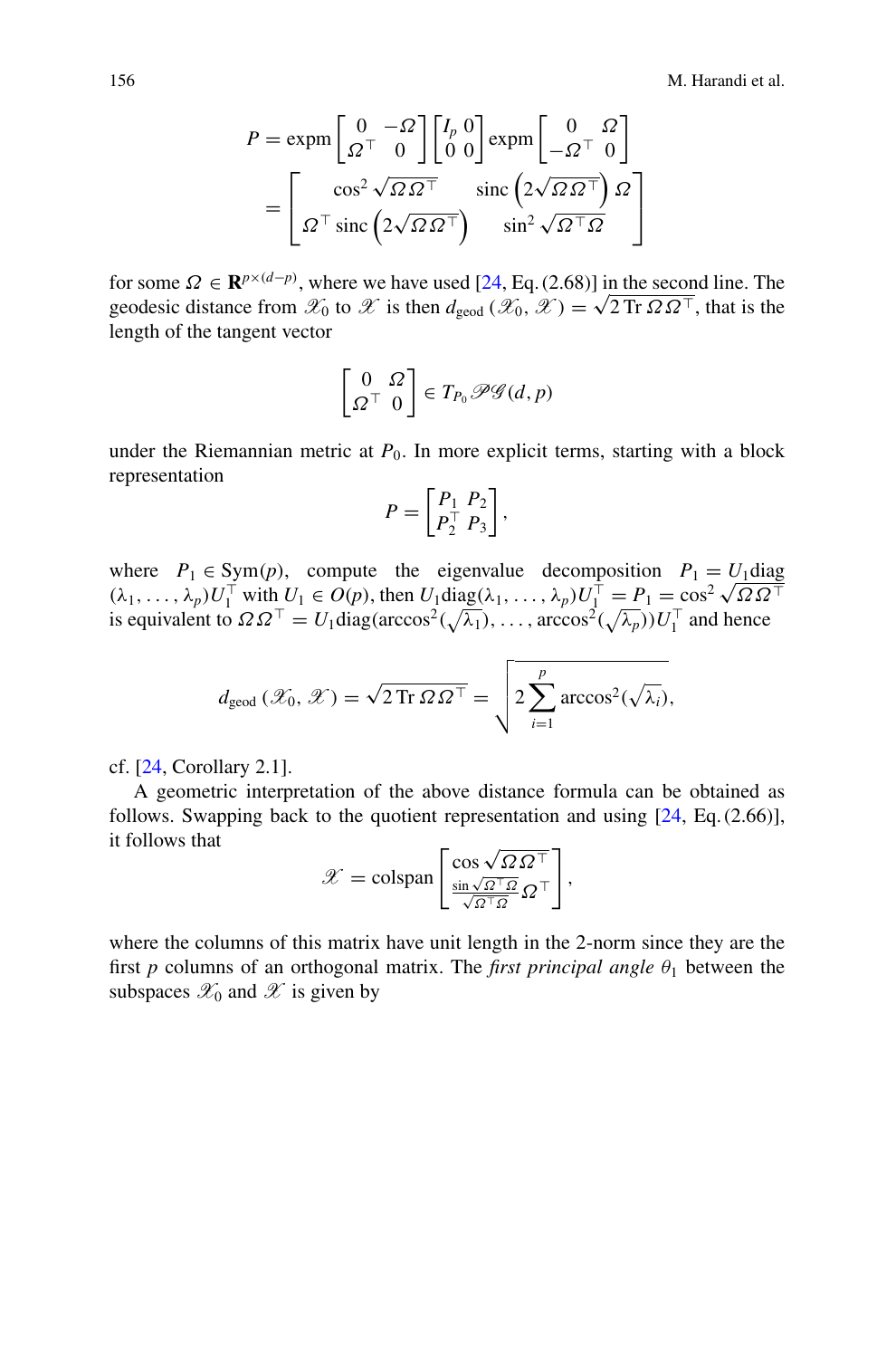#### 6 Dictionary Learning on Grassmann Manifolds 157

$$
\cos \theta_1 = \max_{u \in \mathcal{X}_0, v \in \mathcal{X}} \frac{u^\top v}{\|u\|_2 \|v\|_2}
$$
  
\n
$$
= \max_{\|x\|_2 = 1, \|y\|_2 = 1} \left[x^\top 0\right] \left[\frac{\cos \sqrt{\Omega \Omega^\top}}{\sin \sqrt{\Omega^\top \Omega}} \Omega^\top\right] y
$$
  
\n
$$
= \max_{\|x\|_2 = 1, \|y\|_2 = 1} x^\top U_1 \text{diag}(\sqrt{\lambda_1}, \dots, \sqrt{\lambda_p}) U_1^\top y
$$
  
\n
$$
= \sqrt{\lambda_1},
$$

assuming that the eigenvalues  $\lambda_i$  are ordered in nonincreasing order. Similarly, it can be shown that the *i*th principal angle  $\theta_i = \sqrt{\lambda_i}$  for  $i = 2, \ldots, p$ . It follows that, in general,

$$
d_{\text{geod}}\left(\mathscr{X}_1,\mathscr{X}_2\right)=\sqrt{2}\|\Theta\|_2,
$$

where  $\Theta = [\theta_1 \dots \theta_p]$  is the vector of principal angles between  $\mathscr{X}_1$  and  $\mathscr{X}_2$ . Note that some authors use a different scaling of the Frobenius inner product (usually an additional factor of  $\frac{1}{2}$ ) to arrive at a formula for the geodesic distance without the factor of  $\sqrt{2}$ . Obviously, this does not change the geometry.

**Principal angles**. The geodesic distance has an interpretation as the magnitude of the smallest rotation that takes one subspace to the other. If  $\Theta = [\theta_1, \theta_2, \dots, \theta_p]$  is the sequence of principal angles between two subspaces  $\mathscr{X}_1 \in \mathscr{G}(p, d)$  and  $\mathscr{X}_2 \in$  $\mathscr{G}(p, d)$ , then  $d_{\text{geod}} (\mathscr{X}_1, \mathscr{X}_2) = ||\Theta||_2$ .

**Definition 1** (*Principal Angles*) Let  $X_1$  and  $X_2$  be two matrices of size  $d \times p$  with orthonormal columns. The principal angles  $0 \le \theta_1 \le \theta_2 \le \cdots \le \theta_p \le \pi/2$  between two subspaces  $Span(X_1)$  and  $Span(X_2)$ , are defined recursively by

> $cos(\theta_i) = \max_{u_i \in \text{Span}(X_1)} \max_{v_i \in \text{Span}(X_2)} u_i^T$ *<sup>i</sup> vi* (6.11) s.t.:  $||u_i||_2 = ||v_i||_2 = 1$  $u_i^T u_j = 0; j = 1, 2, \ldots, i - 1$  $v_i^T v_j = 0; j = 1, 2, \ldots, i - 1$

In other words, the first principal angle  $\theta_1$  is the smallest angle between all pairs of unit vectors in the first and the second subspaces. The rest of the principal angles are defined similarly.

Two operators, namely the logarithm map  $log_x(\cdot)$ :  $\mathcal{M} \to T_x(\mathcal{M})$  and its inverse, the exponential map  $\exp_x(\cdot): T_x(\mathcal{M}) \to \mathcal{M}$  are defined over Riemannian manifolds to switch between the manifold and the tangent space at *x*. A key point here is the fact that both the logarithm map and its inverse do not have closed-form solutions for Grassmann manifolds. Efficient numerical approaches for computing both maps were proposed by [\[5](#page-25-8), [15](#page-26-15)]. In this paper, however, the exponential and logarithm maps will only be used when describing previous work of other authors.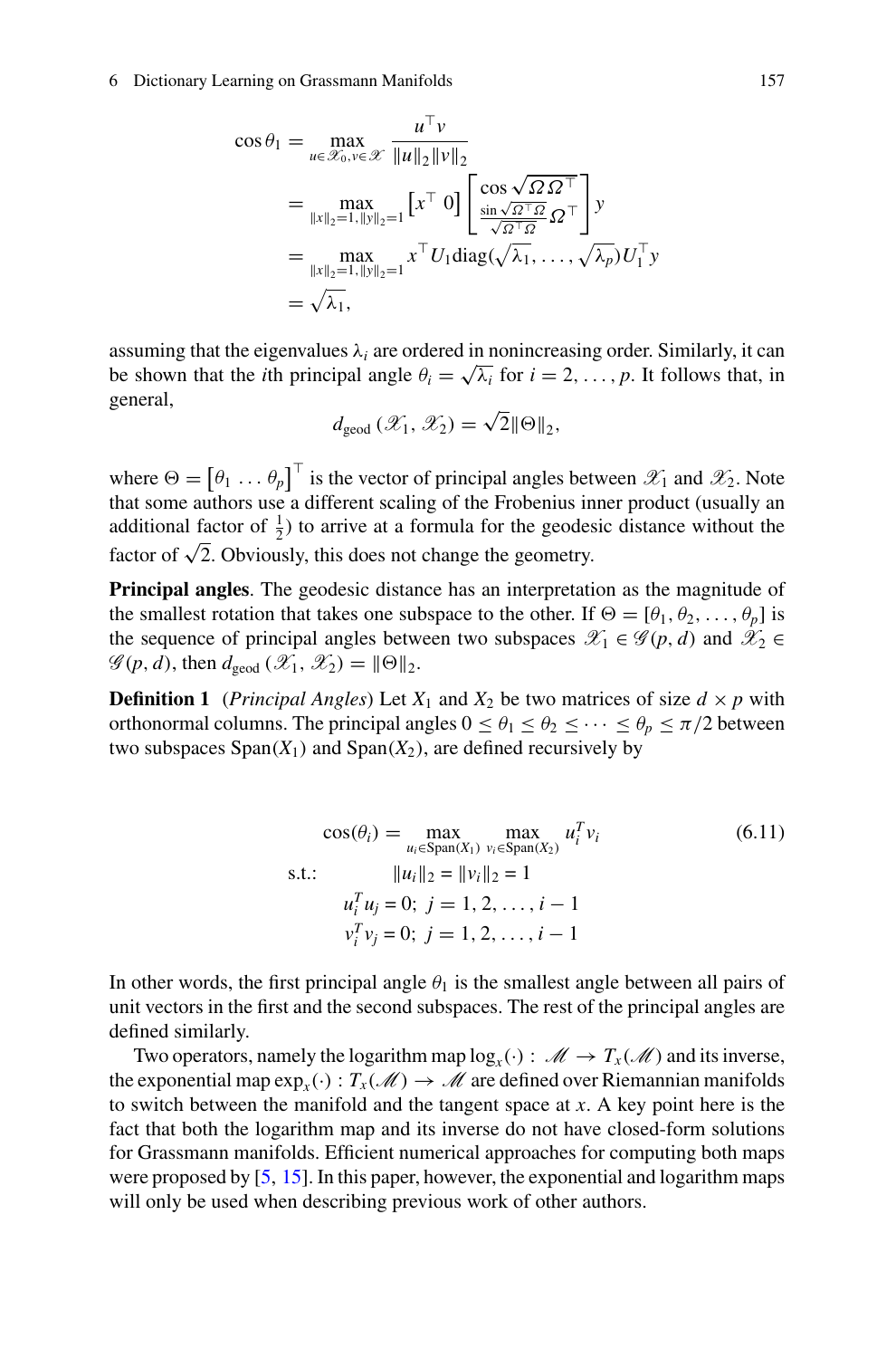## **6.4 Dictionary Learning on Grassmannian**

In this part, we propose to make use of the projective representation of Grassmannian to perform coding and dictionary learning on Grassmannian. We recall that working with  $\mathcal{PG}(p, d)$  instead of  $\mathcal{G}(p, d)$  has the advantage that each element of  $\mathcal{PG}(p, d)$  is a single matrix, whereas elements of  $\mathcal{G}(p, d)$  are equivalence classes of matrices. Hereinafter, we shall denote  $XX<sup>T</sup>$  by  $\widehat{X}$ , the hat representing the action of the projection embedding. Furthermore,  $\langle \cdot, \cdot \rangle$  represents the Frobenius inner product: thus  $\langle X, Y \rangle = \text{Tr}(XY)$ . Note that in computing  $\langle X, Y \rangle$  it is not nec-<br>executive compute  $\hat{Y}$  and  $\hat{Y}$  explicitly (they may be large matrices). Instead, note essary to compute  $\hat{X}$  and  $\hat{Y}$  explicitly (they may be large matrices). Instead, note that  $\langle \hat{X}, \hat{Y} \rangle = \text{Tr}(\hat{X}\hat{Y}) = \text{Tr}(XX^TYY^T) = \text{Tr}(Y^TXX^TY) = ||Y^TX||_F^2$ . This is advantageous, since  $Y^T X$  may be a substantially smaller matrix.

Apart from the geodesic distance metric, an important metric used in this paper is the *chordal metric*, defined by

<span id="page-13-0"></span>
$$
d_{\text{chord}}(\widehat{X}, \widehat{Y}) = \|\widehat{X} - \widehat{Y}\|_{F}, \qquad (6.12)
$$

This metric will be used in the context of  $(6.4)$  to recast the coding and consequently dictionary-learning problem in terms of chordal distance. Before presenting our proposed methods, we establish an interesting link between coding and the notion of weighted mean in a metric space.

### *6.4.1 Weighted Karcher Mean*

The underlying concept of coding using a dictionary is to represent in some way a point in a space of interest as a combination of other elements in that space. In the usual method of coding in  $\mathbb{R}^d$  given by [\(6.1\)](#page-2-0), each *x* is represented by a linear combination of dictionary elements  $d_i$ , where the first term represents the coding error. For coding in a manifold, the problem to address is that linear combinations do not make sense. We wish to find some way in which an element *X* may be represented in terms of other dictionary elements  $\mathcal{D}_i$  as suggested in [\(6.4\)](#page-3-1). For a proposed method to generalize the  $\mathbb{R}^d$  case, one may prefer a method that is a direct generalization of the Euclidean case in some way.

In  $\mathbf{R}^d$ , a different way to consider the expression  $\sum_{j=1}^N y_j d_j$  in [\(6.1\)](#page-2-0) is as a weighted mean of the points  $d_i$ . This observation relies on the following fact, which is verified using a Lagrange multiplier method.

**Lemma 1** *Given coefficients* y with  $\sum_{i=1}^{N} y_i = 1$ *, and dictionary elements*  $\{d_1, \ldots, d_n\}$  $d_N$  *in*  $\mathbf{R}^d$ *, the point*  $x^* \in \mathbf{R}^d$  *that minimizes*  $\sum_{i=1}^N y_i ||x - d_i||_F^2$  *is given by*  $x^* = \sum_{i=1}^N y_i$  $\sum_{i=1}^{N} y_i d_i$ .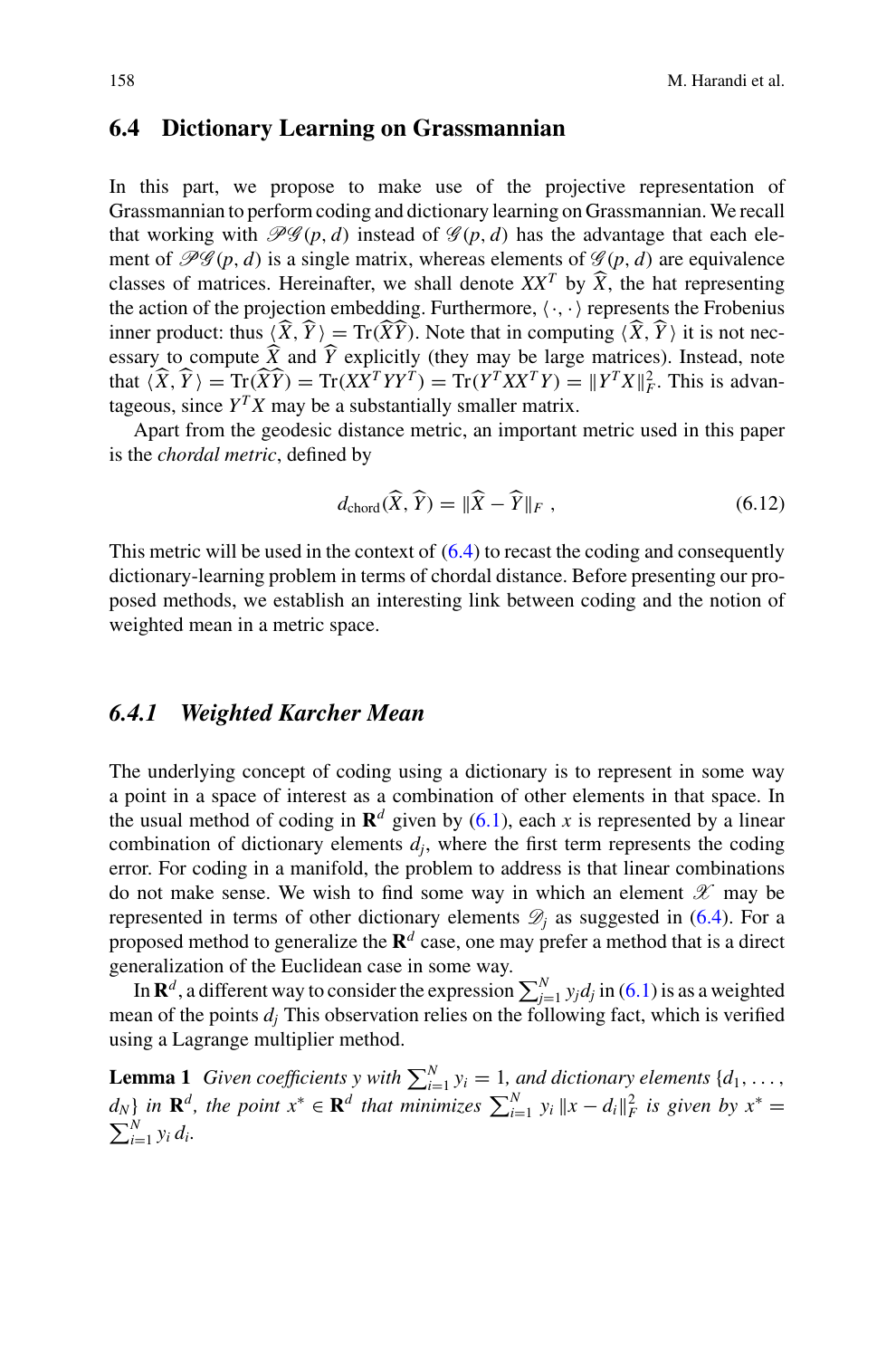<span id="page-14-0"></span>In other words, the affine combination of dictionary elements is equal to their weighted mean. Although linear combinations are not defined for points on manifolds or metric spaces, a weighted mean is.

**Definition 2** Given points  $\mathcal{D}_i$  on a Riemannian manifold  $\mathcal{M}$ , and weights  $y_i$ , the point  $\mathscr{X}^*$  that minimizes  $\sum_{i=1}^N y_i d_g(\mathscr{X}, \mathscr{D}_i)^2$ , is called the weighted Karcher mean of the points  $\mathcal{D}_i$  with weights  $y_i$ . Here,  $d_g(\cdot, \cdot)$  is the geodesic distance on  $\mathcal{M}$ .

Generally, finding the Karcher mean [\[28](#page-26-16)] on a manifold involves an iterative procedure, which may converge to a local minimum, even on a simple manifold, such as *SO*(3) [\[23,](#page-26-17) [32](#page-26-18)]. However, one may replace the geodesic metric with a different metric in order to simplify the calculation. To this end, we propose the *chordal metric* on a Grassman manifold, defined for matrices  $\hat{X}$  and  $\hat{Y}$  in  $\mathscr{P}\mathscr{G}(p, d)$  in Eq. [\(6.12\)](#page-13-0). The corresponding mean, as in Definition [2](#page-14-0) (but using the chordal metric) is called the *weighted chordal mean* of the points. In contrast to the Karcher mean, the weighted chordal mean on a Grassman manifold has a simple closed form.

**Theorem 1** *The weighted chordal mean of a set of points*  $\widehat{D}_i \in \mathcal{PG}(p,d)$  *with weights y<sub>i</sub> is equal to*  $\text{Proj}(\sum_{i=1}^{m} y_i \widehat{D}_i)$ , *where*  $\text{Proj}(\cdot)$  *represents the closest point on*  $\mathbb{P}(\mathcal{U}(\cdot), \mathcal{U})$ *PG* (*p*, *d*) *[\[20\]](#page-26-4).*

<span id="page-14-2"></span>The function  $Proj(\cdot)$  has a closed-form solution in terms of the singular value decomposition. More specifically,

**Lemma 2** Let X be an  $d \times d$  symmetric matrix with eigenvalue decomposition  $X =$  $UDU<sup>T</sup>$ , where D contains the eigenvalues  $\lambda_i$  of X in descending order. Let  $U_p$  be the  $d \times p$  matrix consisting of the first p columns of U. Then  $\widehat{U}_p = U_p U_p^T$  is the closest<br>weather in  $\mathcal{B}\mathcal{C}\mathcal{C}(p, d)$  to Y (under the Frederican serve)  $\Omega \mathcal{C}\mathcal{C}(p, d)$ *matrix in*  $\mathcal{PG}(p, d)$  *to X* (under the Frobenius norm) [\[20\]](#page-26-4).

The chordal metric on a Grassman manifold is not a geodesic metric (that is it is not equal to the length of a shortest geodesic under the Riemannian metric). However, it is closely related. In fact, one may easily show that for  $\mathcal{G}(p, d) \ni \mathcal{X} = \text{span}(X)$ and  $\mathscr{G}(p, d) \ni \mathscr{Y} = \text{span}(Y)$ 

$$
\frac{2}{\pi} d_{\text{geod}}(\mathscr{X}, \mathscr{Y}) \leq d_{\text{chord}}(\widehat{X}, \widehat{Y}) \leq d_{\text{geod}}(\mathscr{X}, \mathscr{Y}) .
$$

Furthermore, the path-metric [\[23](#page-26-17)] induced by  $d_{\text{chord}}(\cdot, \cdot)$  is equal to the geodesic distance.

#### *Sparse Coding*

<span id="page-14-1"></span>Given a dictionary D with atoms  $\widehat{D}_i \in \mathcal{PG}(p, d)$  and a query sample  $\widehat{X}$  the problem of sparse coding can be recast extrinsically as:

$$
\ell(\mathcal{X}, \mathbb{D}) \triangleq \min_{\mathbf{y}} \left\| \widehat{X} - \sum_{j=1}^{N} y_j \widehat{D}_j \right\|_F^2 + \lambda \| \mathbf{y} \|_1. \tag{6.13}
$$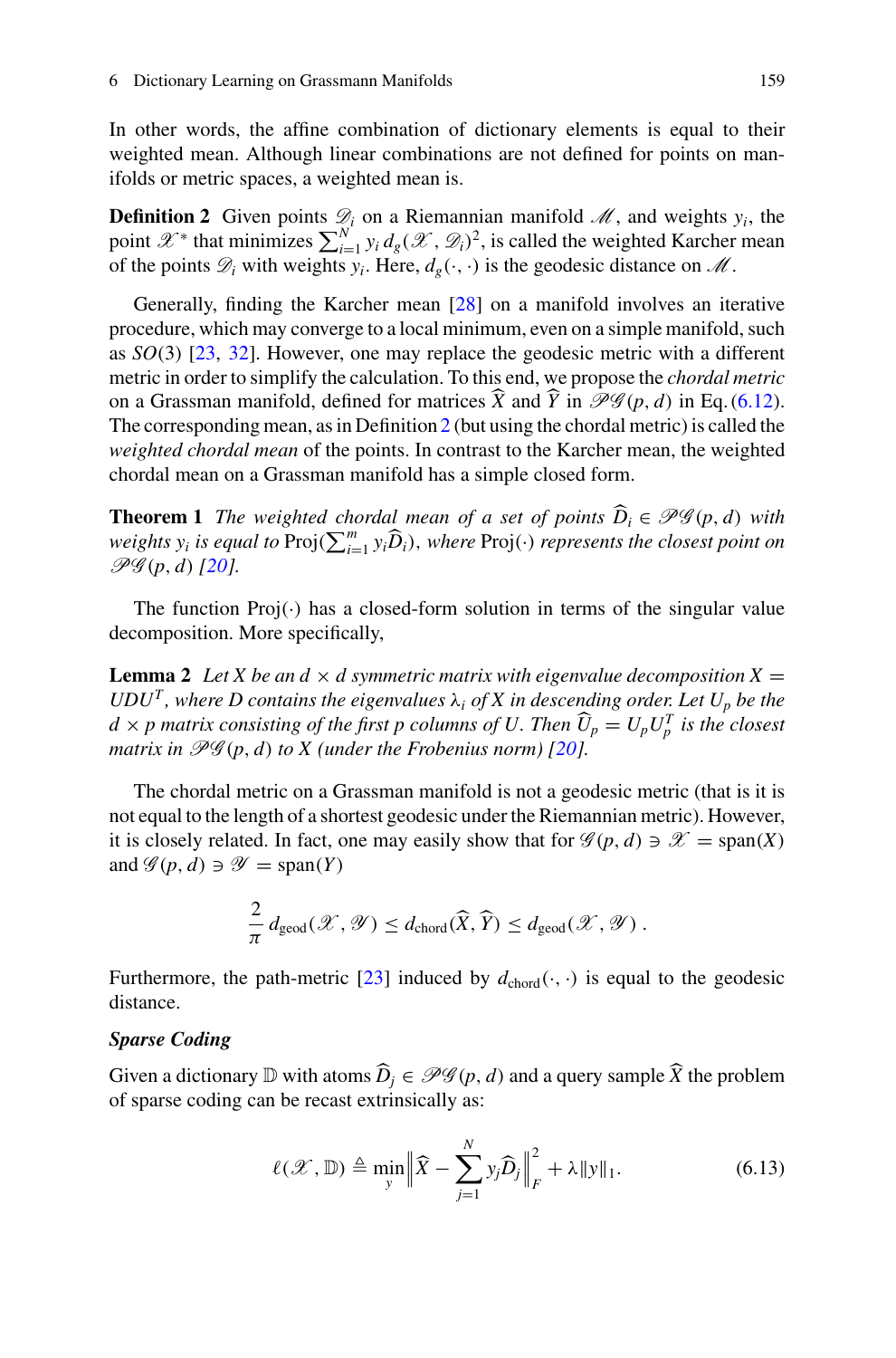The formulation here varies slightly from the general form given in  $(6.4)$ , in that the point  $\sum_{j=1}^{N} y_j \widehat{D}_j$  does not lie exactly on the manifold  $\mathcal{PG}(p, d)$ , since it is not idempotent nor its rank is necessarily p. We call this solution an *extrinsic solution*; the point coded by the dictionary is allowed to step out of the manifold.

Expanding the Frobenius norm term in [\(6.13\)](#page-14-1) results in a convex function in *y*:

$$
\left\|\widehat{X} - \sum_{j=1}^N y_j \widehat{D}_j\right\|_F^2 = \|\widehat{X}\|_F^2 + \left\|\sum_{j=1}^N y_j \widehat{D}_j\right\|_F^2 - 2\left\langle \sum_{j=1}^N y_j \widehat{D}_j, \widehat{X}\right\rangle.
$$

The sparse codes can be obtained without explicitly embedding the manifold in  $\mathcal{P}\mathcal{G}(p, d)$  using  $\Pi(\mathcal{X})$ . This can be seen by defining  $[\mathcal{K}(X, \mathbb{D})]_i = \langle \widehat{X}, \widehat{D}_i \rangle$  as an *M* dimensional vector stories the similarity between signal *X* and distinct vectors *N* dimensional vector storing the similarity between signal *X* and dictionary atoms in the induced space and  $[\mathbb{K}(\mathbb{D})]_{i,j} = \langle \widehat{D}_i, \widehat{D}_j \rangle$  as an  $N \times N$  symmetric matrix<br>conseding the similarities between distingent stems (which see he computed offline). encoding the similarities between dictionary atoms (which can be computed offline). Then, the sparse coding in  $(6.13)$  can be written as:

$$
\ell(\mathcal{X}, \mathbb{D}) = \min_{y} y^T \mathbb{K}(\mathbb{D})y - 2y^T \mathcal{K}(X, \mathbb{D}) + \lambda \|y\|_1.
$$
 (6.14)

<span id="page-15-0"></span>The symmetric matrix  $\mathbb{K}(\mathbb{D})$  is positive semidefinite since for all  $v \in \mathbb{R}^N$ :

$$
v^T \mathbb{K}(\mathbb{D}) v = \sum_{i=1}^N \sum_{j=1}^N v_i v_j \langle \widehat{D}_i, \widehat{D}_j \rangle = \left\langle \sum_{i=1}^N v_i \widehat{D}_i, \sum_{j=1}^N v_j \widehat{D}_j \right\rangle
$$
  
= 
$$
\Big\| \sum_{i=1}^N v_i \widehat{D}_i \Big\|_F^2 \ge 0.
$$

<span id="page-15-1"></span>Therefore, the problem is convex and can be efficiently solved. The problem in [\(6.14\)](#page-15-0) can be transposed into a vectorized sparse coding problem. More specifically, let  $U\Sigma U^T$  be the SVD of  $\mathbb{K}(\mathbb{D})$ . Then [\(6.14\)](#page-15-0) is equivalent to

$$
\ell(\mathcal{X}, \mathbb{D}) = \min_{y} \|x^* - Ay\|^2 + \lambda \|y\|_1, \tag{6.15}
$$

where  $A = \sum^{1/2} U^T$  and  $x^* = \sum^{-1/2} U^T \mathcal{K}(X, \mathbb{D})$ . This can be easily verified by plugging *A* and *x*<sup>∗</sup> into [\(6.15\)](#page-15-1). Algorithm 2 provides the pseudo-code for performing Grassmann Sparse Coding (gSC).

A special case is sparse coding on the Grassmann manifold  $\mathscr{G}(1, d)$ , which can be seen as a problem on *d* − 1 dimensional unit sphere, albeit with a subtle difference. More specifically, unlike conventional sparse coding in vector spaces,  $x \sim -x$ ,  $\forall x \in$  $\mathscr{G}(1, d)$ , which results in having antipodals points being equivalent. For this special case, the solution proposed in  $(6.13)$  can be understood as sparse coding in the higher dimensional quadratic space, i.e,  $f : \mathbf{R}^d \to \mathbf{R}^{d^2}$ ,  $f(x) = [x_1^2, x_1x_2, \ldots, x_d^2]^T$ . We note that in the quadratic space,  $||f(x)|| = 1$  and  $f(x) = f(-x)$ .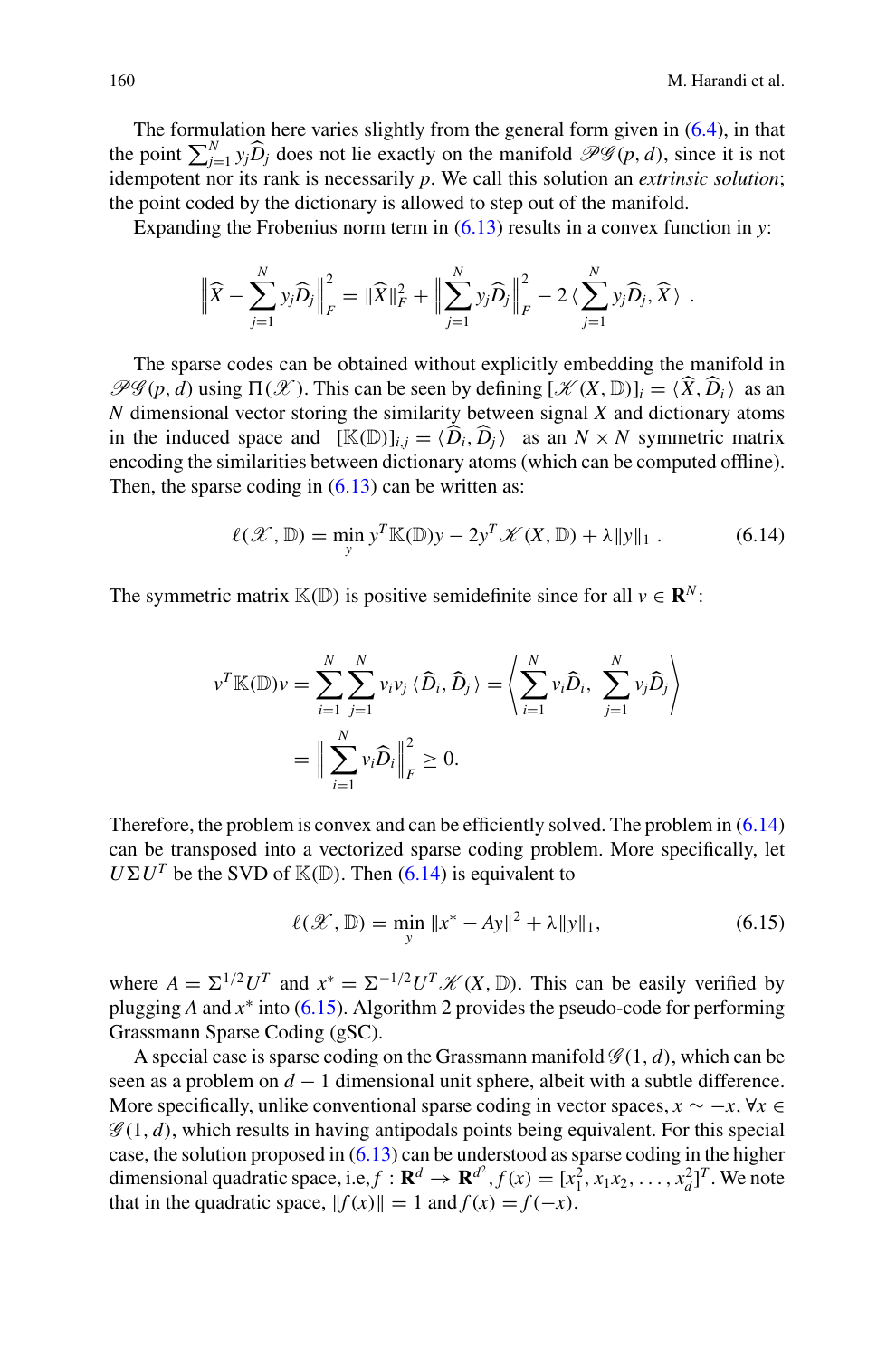|  |  |  | <b>Algorithm 2:</b> Sparse coding on Grassmann manifolds (gSC). |
|--|--|--|-----------------------------------------------------------------|
|--|--|--|-----------------------------------------------------------------|

**Input**: Grassmann dictionary  $\{\mathcal{D}_i\}_{i=1}^N$ ,  $\mathcal{D}_i \in \mathcal{G}(p, d)$  with  $\mathcal{D}_i = \text{span}(D_i)$ ; the query  $\mathcal{L}(\mathcal{D}_i) \supset \mathcal{D}_i$  are  $\mathcal{L}(\mathbf{X})$ .  $\mathscr{G}(p, d) \ni \mathscr{X} = \text{span}(X)$ **Output**: The sparse code *y*∗ **Initialization. for**  $i, j \leftarrow 1$  **to**  $N$  **do**  $\left\| \left[ \mathbb{K}(\mathbb{D}) \right]_{i,j} \leftarrow \left\| D_i^T D_j \right\|_F^2$ <br>**end**  $\mathbb{K}(\mathbb{D}) = U \Sigma U^T$  /\* compute SVD of  $\mathbb{K}(\mathbb{D})$  \*/  $A \leftarrow \Sigma^{1/2} H^T$ **Processing. for**  $i \leftarrow 1$  **to**  $N$  **do**  $\left| \begin{array}{l} [\mathcal{K}(X, \mathbb{D})]_i \leftarrow \|X^T D_i\|_F^2 \end{array} \right.$ end  $x^*$  ←  $\Sigma^{-1/2}U^T$  *K* (*X*, <u>D</u>) *y*<sup>∗</sup> ← arg min  $||x^* - Ay||^2 + \lambda ||y||_1$ 

#### *Classification Based on Coding*

If the atoms in the dictionary are not labeled (e.g, if  $\mathbb D$  is a generic dictionary not tied to any particular class), the generated sparse codes (vectors) for both training and query data can be fed to Euclidean-based classifiers like support vector machines [\[36\]](#page-27-11) for classification. Inspired by the Sparse Representation Classifier (SRC) [\[46\]](#page-27-1), when the atoms in sparse dictionary  $\mathbb D$  are labeled, the generated codes of the query sample can be directly used for classification. In doing so, let

$$
y_c = \begin{pmatrix} y_0 \delta(l_0 - c) \\ y_1 \delta(l_1 - c) \\ \vdots \\ y_N \delta(l_N - c) \end{pmatrix}
$$

be the class-specific sparse codes, where  $l_i$  is the class label of atom  $\mathscr{G}(p, d) \ni \mathscr{D}_i =$ span( $D_i$ ) and  $\delta(x)$  is the discrete Dirac function. An efficient way of utilizing classspecific sparse codes is through computing residual errors. In this case, the residual error of query sample  $\mathscr{G}(p, d) \ni \mathscr{X} = \text{span}(X)$  for class *c* is defined as:

$$
\varepsilon_c(\mathcal{X}) = \left\| \widehat{X} - \sum_{j=1}^N y_j \widehat{D}_j \delta(l_j - c) \right\|_F^2.
$$
 (6.16)

<span id="page-16-0"></span>Alternatively, the similarity between query sample  $\mathscr X$  to class  $c$  can be defined as  $s(\mathcal{X}, c) = h(y_c)$ . The function  $h(\cdot)$  could be a linear function like  $\sum_{j=1}^{N}(\cdot)$  or even a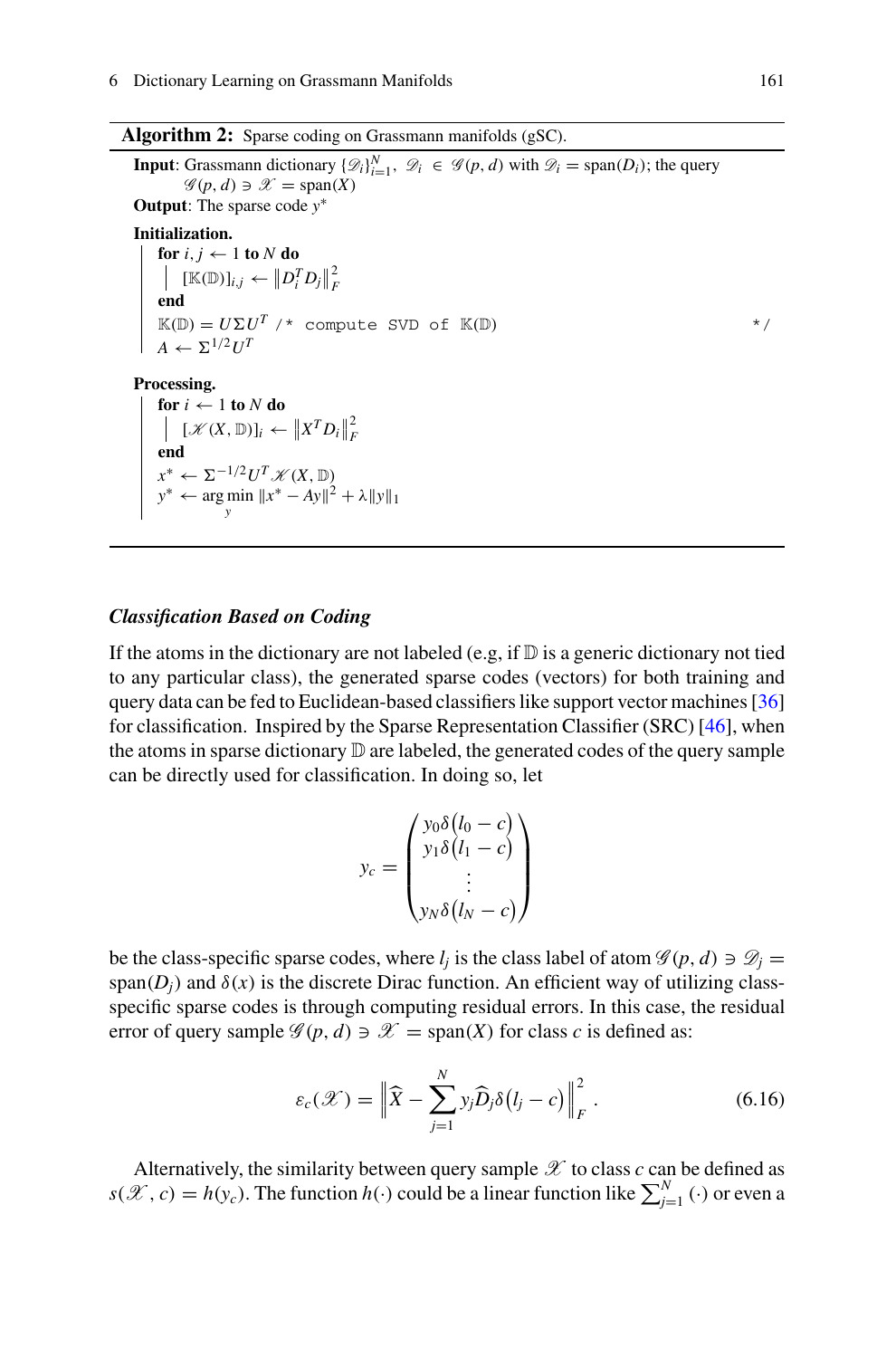nonlinear one like max  $(\cdot)$ . Preliminary experiments suggest that Eq.  $(6.16)$  leads to higher classification accuracies when compared to the aforementioned alternatives.

### *6.4.2 Dictionary Learning*

Given a finite set of observations  $\mathbb{X} = \{ \mathcal{X}_i \}_{i=1}^m$ ,  $\mathcal{G}(p, d) \ni \mathcal{X}_i = \text{span}(X_i)$ , the problem of dictionary learning on Grassmann manifolds is defined as minimizing the following cost function:

$$
h(\mathbb{D}) \triangleq \sum_{i=1}^{m} \ell_{\mathscr{G}}(\mathscr{X}_i, \mathbb{D}), \qquad (6.17)
$$

with  $\mathbb{D} = {\mathcal{D}_j}_{j=1}^N$ ,  $\mathcal{G}(p, d) \ni \mathcal{D}_j = \text{span}(D_j)$  being a dictionary of size *N*. Here,  $\ell_{\mathscr{G}}(\mathscr{X}, \mathbb{D})$  is a loss function and should be small if  $\mathbb{D}$  is "good" at representing  $\mathscr{X}$ . In the following text, we elaborate on how a Grassmann dictionary can be learned.

<span id="page-17-0"></span>Aiming for sparsity, the  $\ell_1$ -norm regularization is usually employed to obtain the most common form of  $l_{\mathscr{G}}(\mathscr{X}, \mathbb{D})$  as depicted in Eq. [\(6.13\)](#page-14-1). With this choice, the problem of dictionary learning on Grassmann manifolds can be written as:

$$
\min_{\{y_i\}_{i=1}^m, \mathbb{D}} \sum_{i=1}^m \left\| \widehat{X}_i - \sum_{j=1}^N y_{ij} \widehat{D}_j \right\|_F^2 + \lambda \sum_{i=1}^m \|y_i\|_1. \tag{6.18}
$$

Due to the non-convexity of [\(6.18\)](#page-17-0) and inspired by the solutions in Euclidean spaces, we propose to solve  $(6.18)$  by alternating between the two sets of variables,  $\mathbb D$  and  ${y_i}_{i=1}^m$ . More specifically, minimizing [\(6.18\)](#page-17-0) over sparse codes *y* while dictionary D is fixed is a convex problem. Similarly, minimizing the overall problem over D with fixed  $\{y_i\}_{i=1}^m$  is convex as well.

Therefore, to update dictionary atoms we break the minimization problem into *N* sub-minimization problems by independently updating each atom,  $\hat{D}_r$ , in line with general practice in dictionary learning  $[12]$ . To update  $\widehat{D}_r$ , we write

$$
\sum_{i=1}^{m} \left\| \widehat{X}_{i} - \sum_{j=1}^{N} y_{ij} \widehat{D}_{j} \right\|_{F}^{2} = \sum_{i=1}^{m} \left\| \left( \widehat{X}_{i} - \sum_{j \neq r} y_{ij} \widehat{D}_{j} \right) - y_{ir} \widehat{D}_{r} \right\|_{F}^{2}.
$$
 (6.19)

<span id="page-17-1"></span>All other terms in [\(6.18\)](#page-17-0) being independent of  $\widehat{D}_r$ , and since  $\|\widehat{D}_r\|_F^2 = p$  is fixed, minimizing this with respect to *D<sub>r</sub>* is equivalent to minimizing  $\mathcal{J}_r = -2 \langle S_r, D_r \rangle$ where

$$
S_r = \sum_{i=1}^{m} y_{ir} \left( \widehat{X}_i - \sum_{j \neq r} y_{ij} \widehat{D}_j \right).
$$
 (6.20)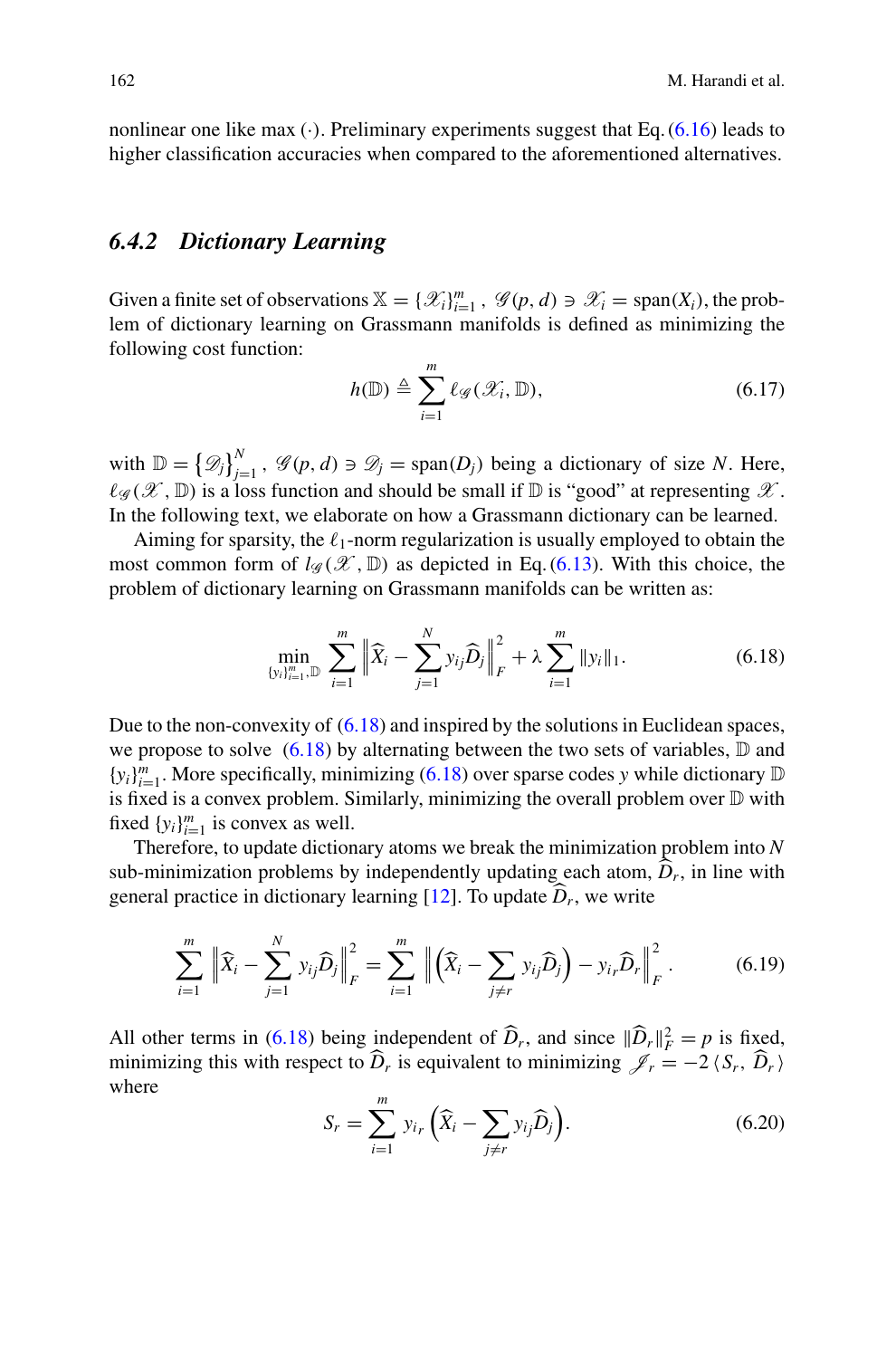

**Fig. 6.2 a** Examples of actions performed by a ballerina. **b** The dominant eigenvectors for four atoms learned by the proposed Grassmann Dictionary Learning (gDL) method (grayscale images were used in gDL)

<span id="page-18-0"></span>Finally, minimizing  $\mathcal{J}_r = -2 \langle S_r, D_r \rangle$  is the same as minimizing  $||S_r - D_r||$  over  $\widehat{D}_r$  in  $\mathscr{PG}(n, p)$ . The solution to this problem is given by the *p*-leading eigenvectors of  $S_r$  according to the Lemma [2.](#page-14-2) Algorithm 3 details the pseudocode for learning a dictionary on Grassmann manifolds. Figure [6.2](#page-18-0) shows examples of a ballet dance.

To perform coding, we have relaxed the idempotent and rank constraints of the mapping  $\Pi(\cdot)$  since matrix addition and subtraction do not preserve these constraints. However, for dictionary learning, the orthogonality constraint ensures the dictionary atoms have the required structure.

# <span id="page-18-1"></span>**6.5 Kernel Coding**

In this section, we propose to perform coding and dictionary learning in a reproducing Kernel Hilbert space (RKHS). This has the twofold advantage of yielding simple solutions to several popular coding techniques and of resulting in a potentially better representation than standard coding techniques due to the nonlinearity of the approach. Before formulating our kernel solutions, we need to make sure that positive definite kernels on Grassmann manifolds are at our disposal. Formally,

**Definition 3** (*Real-valued Positive Definite Kernels*) Let *X* be a nonempty set. A symmetric function  $k : \mathcal{X} \times \mathcal{X} \to \mathbb{R}$  is a positive definite (*pd*) kernel on  $\mathcal{X}$  if and only if  $\sum_{i,j=1}^{n} c_i c_j k(x_i, x_j) \ge 0$  for any  $n \in \mathbb{N}, x_i \in \mathcal{X}$  and  $c_i \in \mathbb{R}$ .

**Definition 4** (*Grassmannian Kernel*) A function  $k : \mathcal{G}(p, d) \times \mathcal{G}(p, d) \rightarrow \mathbb{R}$  is a Grassmannian kernel, if it is well defined and *pd*. In our context, a function is well defined if it is invariant to the choice of basis, i.e,  $k(XR_1, YR_2) = k(X, Y)$ , for all *X*, *Y* ∈  $\mathcal{G}(p, d)$  and  $R_1, R_2$  ∈ SO(*p*), where SO(*p*) denotes the special orthogonal group.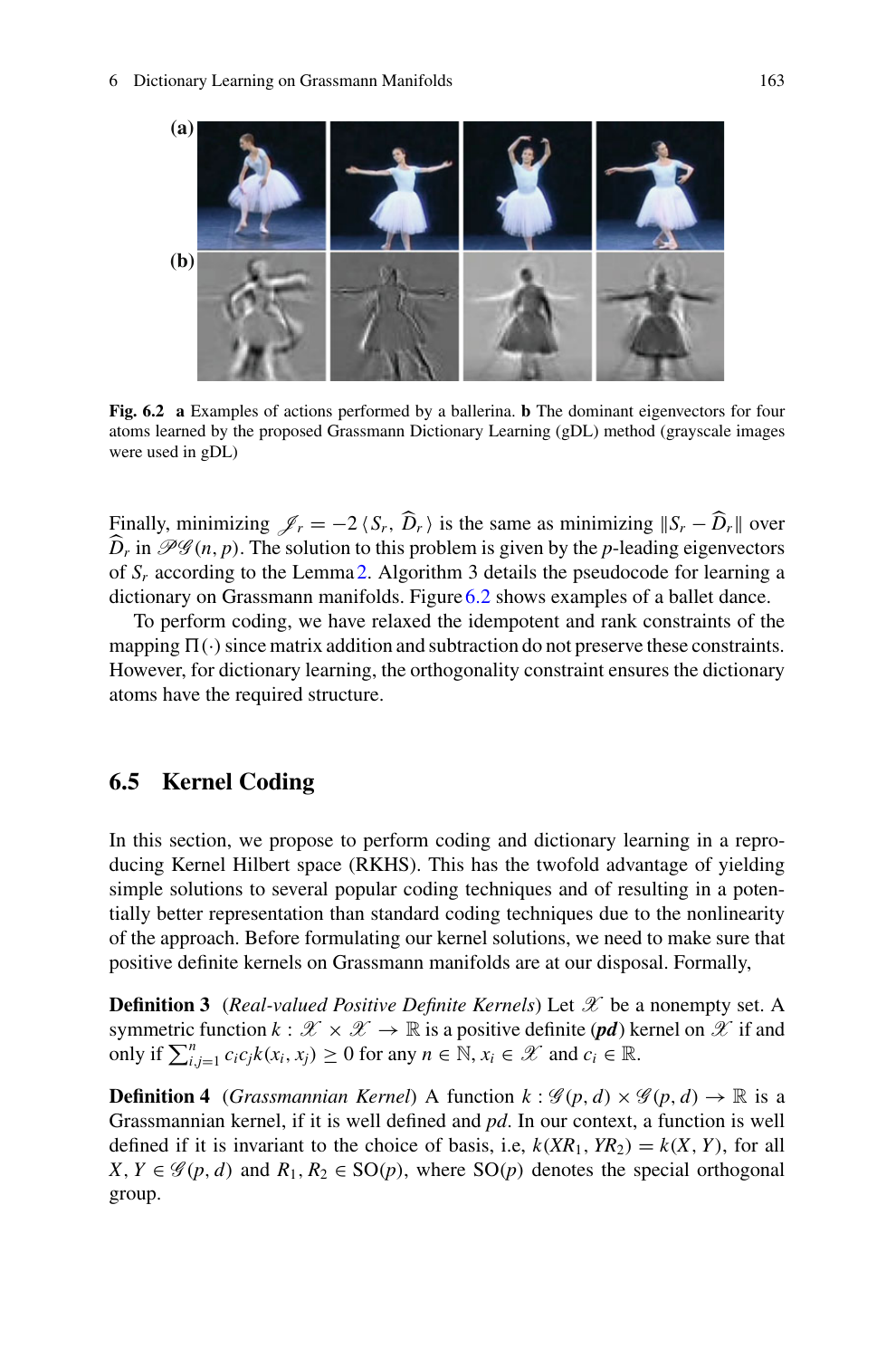#### **Algorithm 3:** Grassmann Dictionary Learning (gDL)

**Input**: training set  $\mathbb{X} = \{ \mathcal{X}_i \}_{i=1}^m$ , where each  $\mathcal{G}(p, d) \ni \mathcal{X}_i = \text{span}(X_i)$ ; *nIter*: number of iterations

**Output**: Grassmann dictionary  $\mathbb{D} = \{\mathscr{D}_i\}_{i=1}^N$ , where  $\mathscr{G}(p, d) \ni \mathscr{D}_i = \text{span}(D_i)$ 

#### **Initialization.**

Initialize the dictionary  $\mathbb D$  by selecting *N* samples from  $\mathbb X$  randomly

#### **Processing.**

```
for t = 1 to nIter do
     // Sparse Coding Step using Algorithm 2
     for i = 1 to m do
          y_i \leftarrow \min_{y} \left\| \widehat{X}_i - \sum_{j=1}^N \right\|\sum_{j=1}^n [y]_j \widehat{D}_j\frac{2}{F} + \lambda \|y\|_1end
    // Dictionary update step
    for r = 1 to N do
        Compute S_r(6.20).
         \{\lambda_k, v_k\} \leftarrow eigenvalues and eigenvectors of S_rS<sub>r</sub>v = \lambdav; \lambda<sub>1</sub> ≥ \lambda<sub>2</sub> ≥ ··· ≥ \lambdad
          D_r^* \leftarrow [\nu_1 | \nu_2 | \cdots | \nu_p]end
end
```
The most widely used kernel is arguably the Gaussian or radial basis function (RBF) kernel. It is therefore tempting to define a Radial Basis Grassmannian kernel by replacing the Euclidean distance with the geodesic distance. Unfortunately, although symmetric and well defined, the function  $\exp(-\beta d_{\text{geod}}^2(\cdot,\cdot))$  is not *pd* [\[21](#page-26-9)]. Nevertheless, two Grassmannian kernels, i.e, the Binet–Cauchy kernel [\[45](#page-27-12)] and the projection kernel [\[18\]](#page-26-8), have been proposed to embed Grassmann manifolds into RKHS. In this work, we are only interested in the projection kernels<sup>3</sup>

<span id="page-19-1"></span>
$$
k_p(X, Y) = \|X^T Y\|_F^2.
$$
\n(6.21)

From the previous discussions,  $k_p$ , defined in Eq. [\(6.21\)](#page-19-1) can be seen as a linear kernel in the space induced by the projection embedding. However, the inner products defined by the projection embedding can actually be exploited to derive many new Grassmannian kernels, including universal kernels.

#### *Universal Grassmannian Kernels*

Although often used in practice, linear kernels are known not to be universal [\[38](#page-27-13)]. This can have a crucial impact on their representation power for a specific task. Indeed, from the *Representer Theorem* [\[35\]](#page-27-14), we have that, for a given set of training data  $\{x_i\}, i \in \mathbb{N}_n, \mathbb{N}_n = \{1, 2, \ldots, n\}$  and a *pd* kernel *k*, the function learned by any

<span id="page-19-0"></span><sup>&</sup>lt;sup>5</sup>In our experiments, we observed that the projection kernel almost always outperforms the Binet– Cauchy kernel.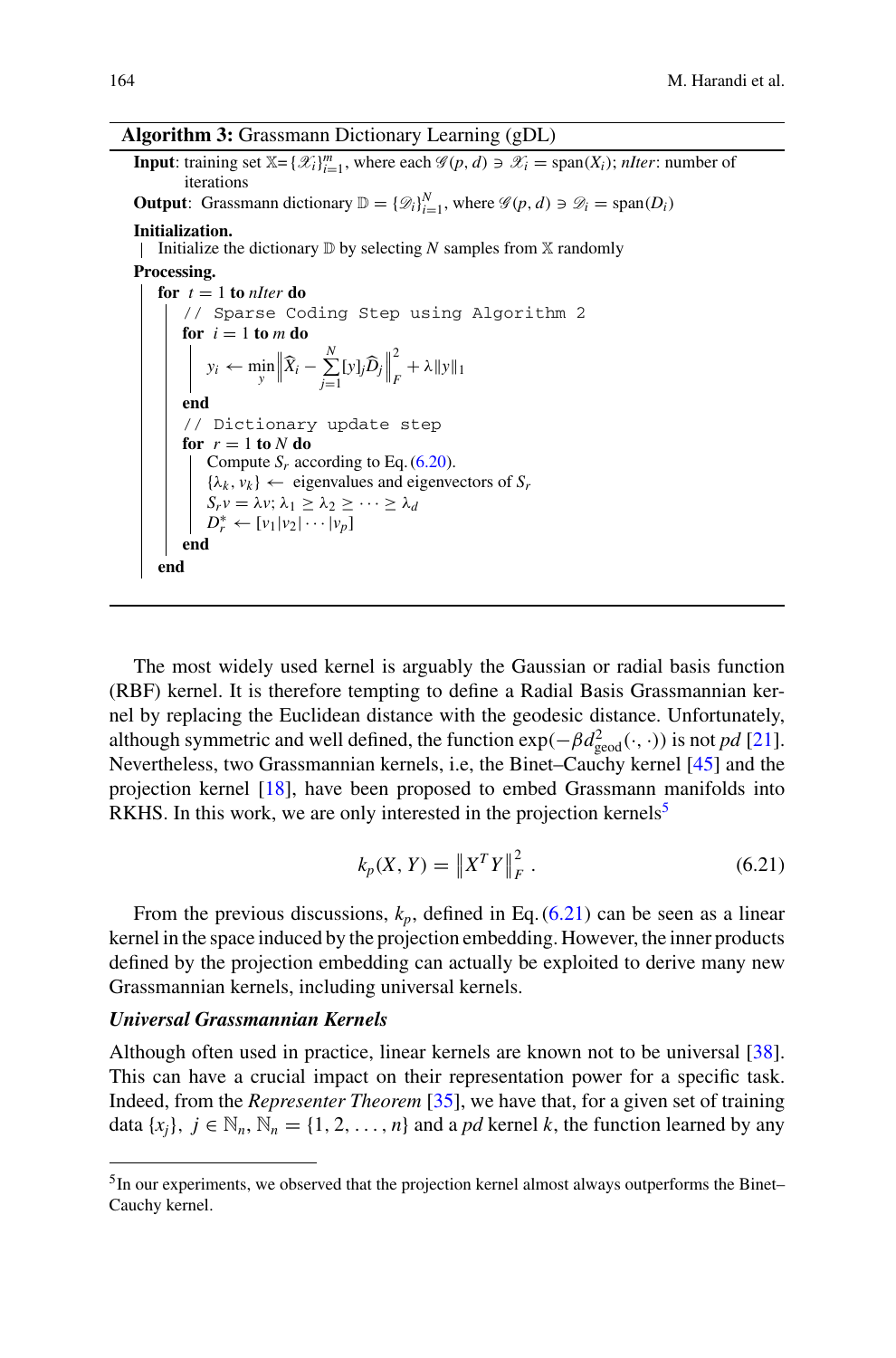#### 6 Dictionary Learning on Grassmann Manifolds 165

algorithm can be expressed as

$$
\hat{f}(x_*) = \sum_{j \in \mathbb{N}_n} c_j k(x_*, x_j) . \tag{6.22}
$$

Importantly, only *universal kernels* have the property of being able to approximate any target function  $f_t$  arbitrarily well given sufficiently many training samples. Therefore,  $k_p$  may not generalize sufficiently well for certain problems. Below, we develop several universal Grassmannian kernels. To this end, we make use of negative definite kernels and of their relation to *pd* ones. Let us first formally define negative definite kernels.

**Definition 5** (*Real-valued Negative Definite Kernels*) Let *X* be a nonempty set. A symmetric function  $\psi : \mathcal{X} \times \mathcal{X} \to \mathbb{R}$  is a negative definite (*nd*) kernel on  $\mathcal{X}$  if and only if  $\sum_{i,j=1}^{n} c_i c_j k(x_i, x_j) \le 0$  for any  $n \in \mathbb{N}, x_i \in \mathcal{X}$  and  $c_i \in \mathbb{R}$  with  $\sum_{i=1}^{n} c_i = 0$ .

Note that, in contrast to positive definite kernels, an additional constraint of the form  $\sum c_i = 0$  is required in the negative definite case. The most important example of *nd* kernels is the distance function defined on a Hilbert space. More specifically,

**Theorem 2** ([\[27](#page-26-19)]) Let  $\mathcal X$  be a nonempty set,  $\mathcal H$  be an inner product space, *and*  $\psi : \mathcal{X} \to \mathcal{H}$  *be a function. Then*  $f : (\mathcal{X} \times \mathcal{X}) \to \mathbb{R}$  *defined by*  $f(x_i, x_i) =$  $\|\psi(x_i) - \psi(x_j)\|_{\mathcal{H}}^2$  *is negative definite.* 

<span id="page-20-0"></span>Therefore, being distances in Hilbert spaces,  $d_{\text{chord}}^2$  is a *nd* kernel. We now state an important theorem which establishes the relation between *pd* and *nd* kernels.

**Theorem 3** (Theorem 2.3 in Chap. 3 of [\[6\]](#page-25-9)) *Let* μ *be a probability measure on the half line*  $\mathbb{R}_+$  *and*  $0 < \int_0^\infty t \, \mathrm{d}\mu(t) < \infty$ *. Let*  $\mathscr{L}_\mu$  *be the Laplace transform of*  $\mu$ *, i.e,*  $\mathscr{L}_{\mu}(s) = \int_0^{\infty} e^{-ts} d\mu(t), \ s \in \mathbb{C}_+$ *. Then,*  $\mathscr{L}_{\mu}(\beta f)$  *is positive definite for all*  $\beta > 0$  *if and only if*  $f : \mathcal{X} \times \mathcal{X} \to \mathbb{R}_+$  *is negative definite.* 

The problem of designing a *pd* kernel on the Grassmannian can now be cast as that of finding an appropriate probability measure  $\mu$ . Below, we show that this lets us reformulate popular kernels in Euclidean space as Grassmannian kernels.

### *RBF Kernels*.

Grassmannian RBF kernels can be obtained by choosing  $\mu(t) = \delta(t-1)$  in Theorem [3,](#page-20-0) where  $\delta(t)$  is the Dirac delta function. This choice yields the Grassmannian RBF kernels (after discarding scalar constants)

$$
k_{r,p}(X,Y) = \exp\left(\beta \|X^T Y\|_F^2\right), \ \ \beta > 0 \ . \tag{6.23}
$$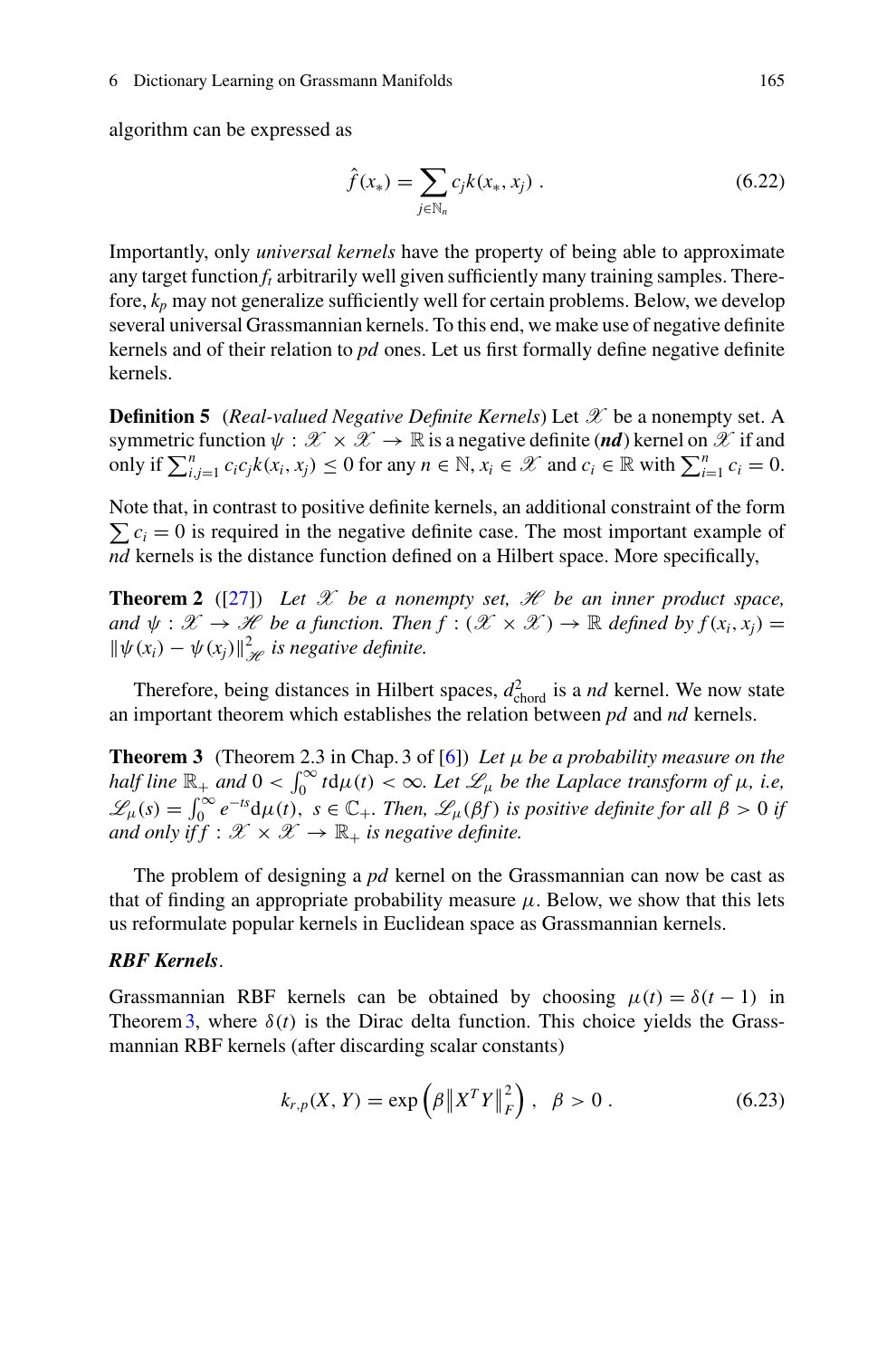| Kernel     | Equation                                                                       | Properties            |
|------------|--------------------------------------------------------------------------------|-----------------------|
| Linear     | $k_p(X, Y) =   X^T Y  _F^2$                                                    | pd                    |
| <b>RBF</b> | $k_{r,p}(X, Y) = \exp(\beta   X^T Y  _F^2), \ \beta > 0$                       | <i>pd</i> , universal |
| Laplace    | $k_{l,p}(X, Y) = \exp \left(-\beta \sqrt{p - \ X^T Y\ _F^2}\right), \beta > 0$ | <i>pd</i> , universal |

<span id="page-21-1"></span>**Table 6.1** The proposed Grassmannian kernels and their properties

#### **Laplace Kernels**.

The Laplace kernel is another widely used Euclidean kernel, defined as  $k(x, y) =$  $exp(-\beta ||x - y||)$ . To obtain heat kernels on the Grassmannian, we make use of the following theorem for *nd* kernels.

<span id="page-21-0"></span>**Theorem 4** (Corollary 2.10 in Chap. 3 of [\[6\]](#page-25-9)) *If*  $\psi : \mathcal{X} \times \mathcal{X} \to \mathbb{R}$  *is negative definite and satisfies*  $\psi(x, x) \geq 0$  *then so is*  $\psi^{\alpha}$  *for*  $0 < \alpha < 1$ *.* 

As a result  $d_{\text{chord}}(\cdot, \cdot)$  is *nd* by choosing  $\alpha = 1/2$  in Theorem [4.](#page-21-0) By employing  $d_{\text{chord}}^2(\cdot, \cdot)$  along with  $\mu(t) = \delta(t-1)$  in Theorem 3, we obtain the Grassmannian heat kernels

$$
k_{l,p}(X,Y) = \exp\left(-\beta\sqrt{p - \|X^T Y\|_F^2}\right), \ \ \beta > 0. \tag{6.24}
$$

As shown in [\[38](#page-27-13)], the RBF and heat kernels are universal for  $\mathbb{R}^d$ ,  $d > 0$ . The kernels described above are summarized in Table [6.1.](#page-21-1) Note that many other kernels can be derived by, e.g, exploiting different measures in Theorem[3.](#page-20-0) However, the kernels derived here correspond to the most popular ones in Euclidean space, and we therefore leave the study of additional kernels as future work.

### *6.5.1 Kernel-Based Riemannian Coding*

Let  $\phi : \mathcal{M} \to \mathcal{H}$  be a mapping to an RKHS induced by the kernel  $k(x, y) =$  $\phi(x)^T \phi(y)$ . Sparse coding in *H* can then be formulated by rewriting [\(6.1\)](#page-2-0) as

<span id="page-21-2"></span>
$$
\ell_{\phi}(x,\mathbb{D}) \triangleq \min_{y} \left\| \phi(x) - \sum_{j=1}^{N} [y]_{j} \phi(d_{j}) \right\|_{2}^{2} + \lambda \|y\|_{1}.
$$
 (6.25)

Expanding the reconstruction term in  $(6.25)$  yields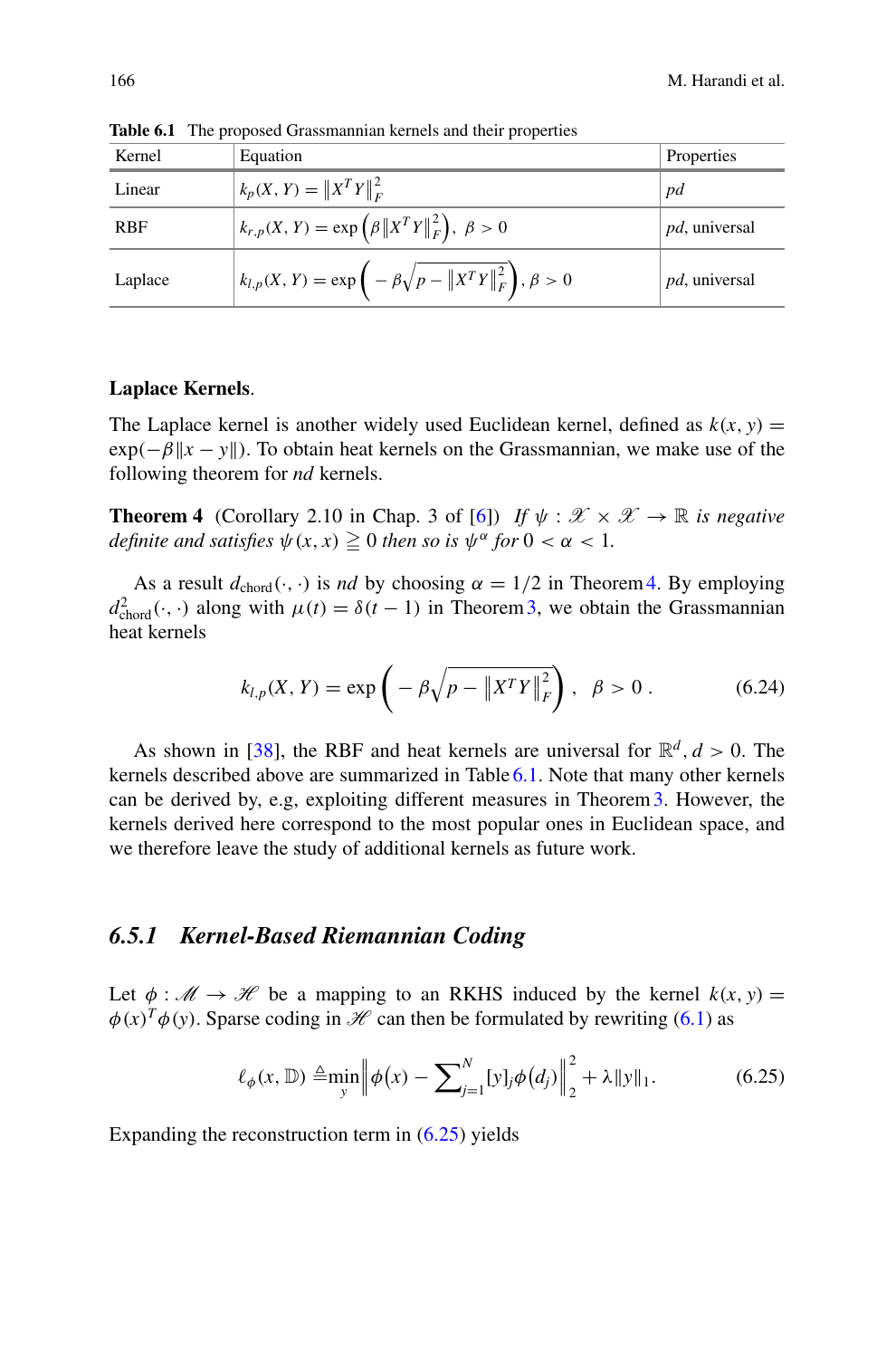$$
\begin{aligned} \left\| \phi(x) - \sum_{j=1}^{N} [y]_j \phi(d_j) \right\|_2^2 &= \phi(x)^T \phi(x) \\ &- 2 \sum_{j=1}^{N} [y]_j \phi(d_j)^T \phi(x) + \sum_{i,j=1}^{N} [y]_i [y]_j \phi(d_i)^T \phi(d_j) \\ &= k(x, x) - 2y^T k(x, \mathcal{D}) + y^T K(\mathcal{D}, \mathcal{D}) y, \end{aligned} \tag{6.26}
$$

where  $k(x, \mathcal{D}) \in \mathbb{R}^N$  is the kernel vector evaluated between x and the dictionary atoms, and  $K(\mathscr{D}, \mathscr{D}) \in \mathbb{R}^{N \times N}$  is the kernel matrix evaluated between the dictionary atoms.

This shows that the reconstruction term in  $(6.25)$  can be kernelized. More importantly, after kernelization, this term remains quadratic, convex, and similar to its counterpart in Euclidean space. To derive an efficient solution to kernel sparse coding, we introduce the following theorem.

**Theorem 5** ([\[19](#page-26-20)]) *Consider the least-squares problem in an RKHS*  $H$ 

$$
\min_{y} \left\| \phi(x) - \sum_{j=1}^{N} [y]_j \phi(d_j) \right\|_2^2 \Leftrightarrow
$$
  

$$
\min_{y} \left\| y^T K(\mathcal{D}, \mathcal{D}) y - 2y^T k(x, \mathcal{D}) + f(x) \right\},
$$
(6.27)

*where*  $f(x)$  *is a constant function (i.e, independent of*  $\alpha$ *). Let*  $U\Sigma U^T$  *be the SVD of the symmetric positive definite matrix*  $K(\mathscr{D}, \mathscr{D})$ *. Then [\(6.27\)](#page-22-0) is equivalent to the least-squares problem in* R*<sup>N</sup>*

<span id="page-22-0"></span>
$$
\min_{\alpha} \left\| \tilde{x} - \tilde{D}y \right\|_2^2, \tag{6.28}
$$

*with*  $\tilde{D} = \sum_{i=1}^{N} U^T$  *and*  $\tilde{x} = \sum_{i=1}^{N} U^T k(x, \mathcal{D})$ .

This theorem lets us write kernel sparse coding as

$$
\min_{y} \left\| \tilde{x} - \tilde{D}y \right\|_{2}^{2} + \lambda \|y\|_{1}, \tag{6.29}
$$

which is a standard linear sparse coding problem. Algorithm 4 provides the pseudocode for performing kernel Sparse Coding (kSC).

### *6.5.2 Kernel Dictionary Learning*

To obtain a dictionary in  $\mathcal{H}$ , we follow an alternating optimization strategy to update the codes and the dictionary. Since obtaining the codes with a given dictionary was discussed in the previous part, here we focus on the dictionary update.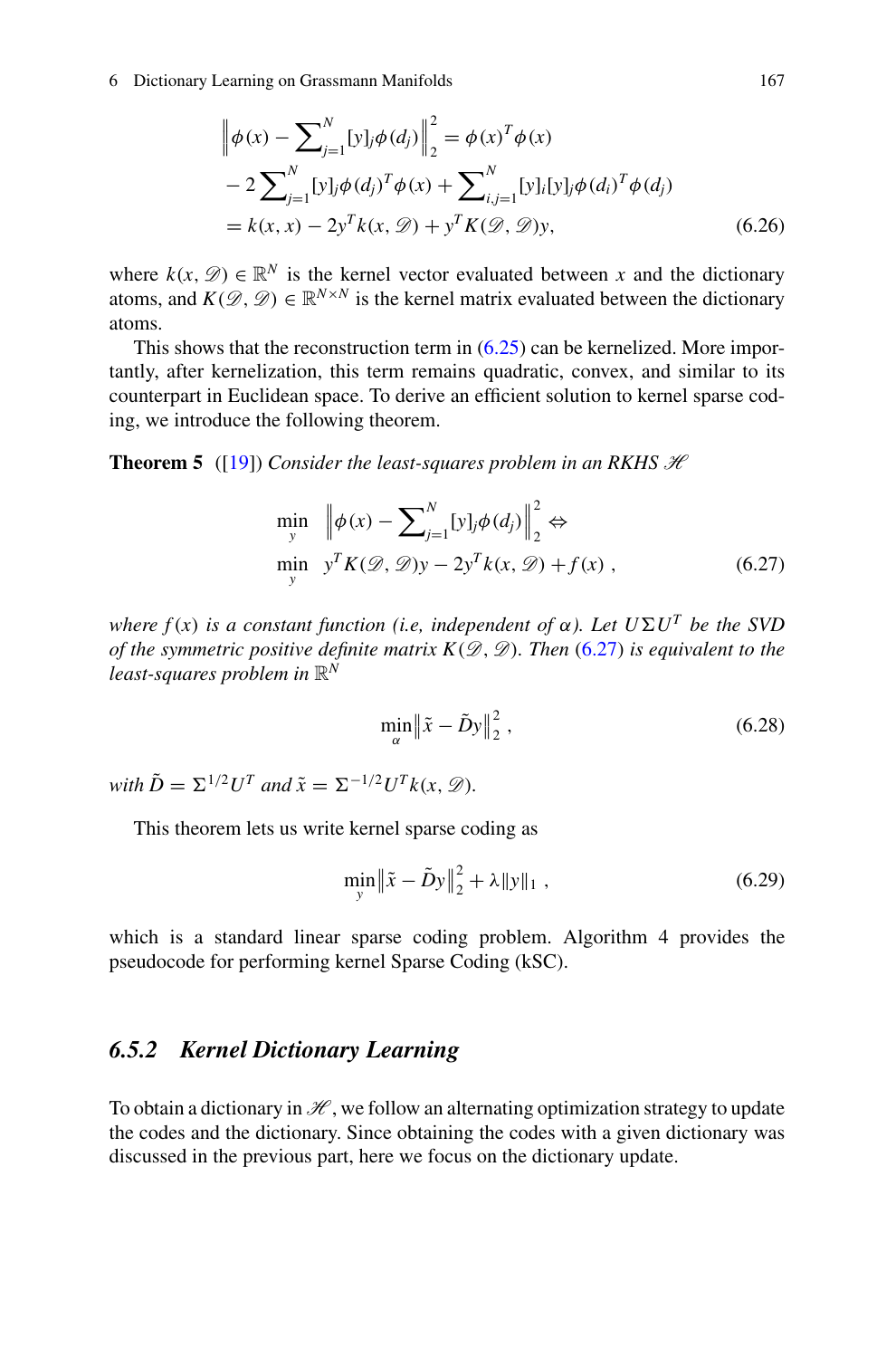### **Algorithm 4:** Kernel sparse coding (kSC).

**Input**: Dictionary  $\mathcal{D} = \{d_i\}_{i=1}^N$ ,  $d_i \in \mathcal{M}$ ; the query  $x \in \mathcal{M}$ , a positive definite kernel  $k : M \times M \rightarrow \mathbb{R}$ . **Output**: The sparse codes *y*∗ **Initialization. for**  $i, j \leftarrow 1$  **to**  $N$  **do**  $[K(\mathcal{D}, \mathcal{D})]_{i,i} \leftarrow k(d_i, d_j)$ **end**  $K(\mathcal{D}, \mathcal{D}) = U \Sigma U^T$  /\* apply SVD \*/  $A \leftarrow \Sigma^{1/2} U^T$ **Processing.** for  $i \leftarrow 1$  to  $N$  do  $[k(x, \mathcal{D})]_i \leftarrow k(x, d_i)$ **end**  $x^*$  ←  $\Sigma^{-1/2}U^T k(x, \mathcal{D})$ *y*\* ← arg min  $||x^* - Ay||^2 + \lambda ||y||_1$ 

**Algorithm 5:** Learning a generic dictionary.

**Input**: Training data  $\{x_i\}_{i=1}^M$ ,  $x_i \in \mathcal{M}$ ; kernel function  $k(\cdot, \cdot) : \mathcal{M} \times \mathcal{M} \to \mathbb{R}$ ; size of dictionary *N*. **Output**: Dictionary  $\phi(\mathcal{D})$  in the RKHS *H* described as  $\phi(\mathcal{X})V$ **Processing.** /\* Initialize  $\phi(\mathscr{D})$  either randomly or through kernel  $k$ -means algorithm.  $*$ / **for** iter  $\leftarrow$  1 **to** nIter **do** Compute kernel codes  $y_i$ ,  $i \in [1, ..., M]$  using Algorithm 4. /\* fix kernel codes *yi* and update dictionary. \*/  $\phi(\mathscr{D}) = \phi(\mathscr{X})A^{\dagger}$  $K(\mathscr{D}, \mathscr{D}) \leftarrow (A^{\dagger})^T K(\mathscr{X}, \mathscr{X}) A^{\dagger}$  $k(x_i, \mathscr{D}) \leftarrow (A^{\dagger})^T k(x_i, \mathscr{X})$ **end**

With fixed codes for the training data (and a fixed kernel parameter), learning the dictionary can be expressed as solving the optimization problem

$$
\min_{\mathcal{D}} \frac{1}{M} \sum_{i=1}^{M} \ell_{\phi}(\mathcal{D}; x_i). \tag{6.30}
$$

Here, we make use of the *Representer theorem* [\[35\]](#page-27-14) which enables us to express the dictionary as a linear combination of the training samples in RKHS. That is

$$
\phi(d_j) = \sum_{i=1}^{M} v_{i,j} \phi(x_i),
$$
\n(6.31)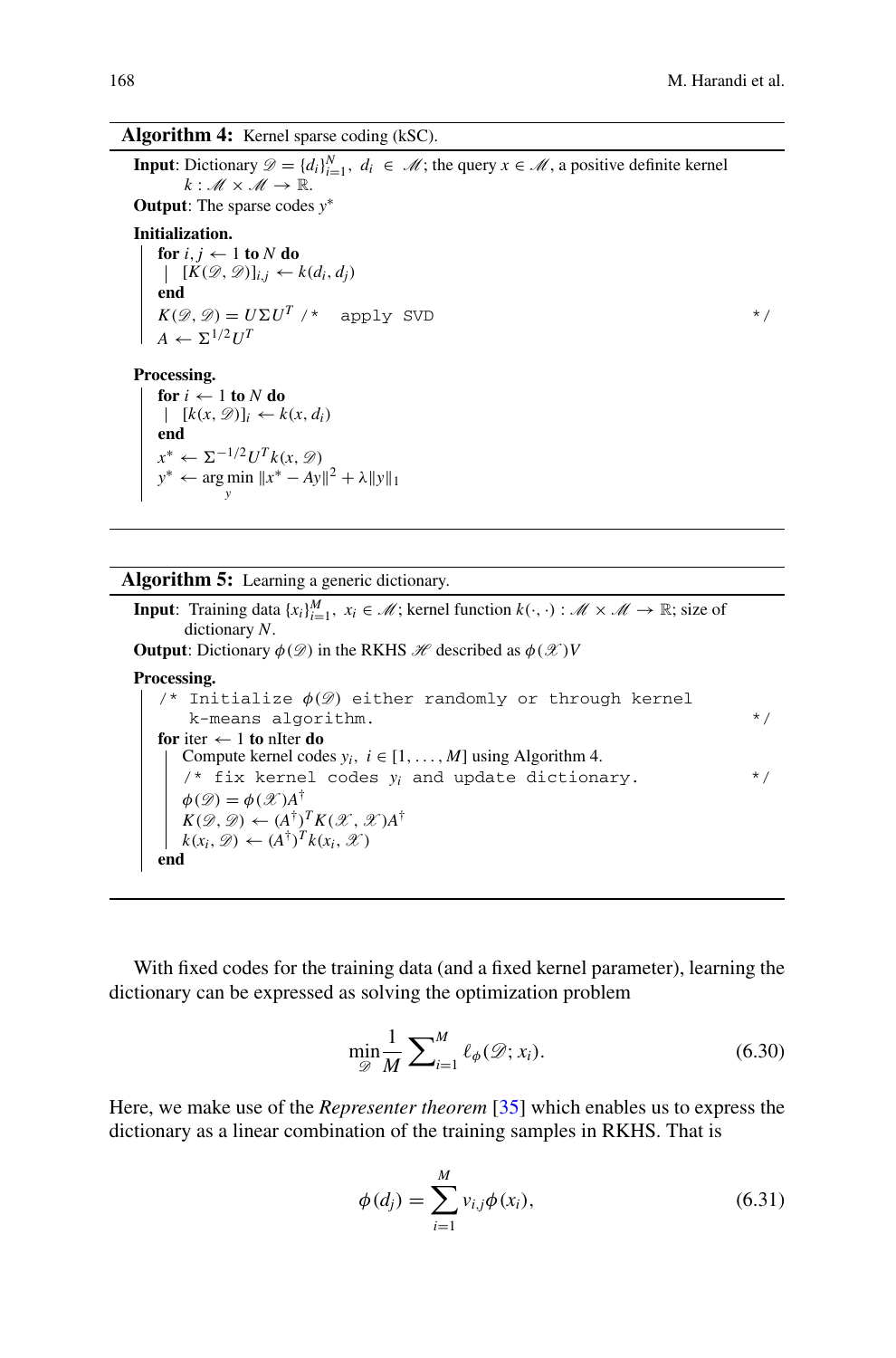where  $\{v_{i,j}\}\$ is the set of weights, now corresponding to our new unknowns. By stacking these weights for the *M* samples and the *N* dictionary elements in a matrix  $V_{M \times N}$ , we have

$$
\phi(\mathcal{D}) = \phi(\mathcal{X})V. \tag{6.32}
$$

The only term that depends on the dictionary is the reconstruction error (i.e, the first term in the objective of [\(6.25\)](#page-21-2)). Given the matrix of sparse codes  $A_{N \times M}$  =  $[y_1|y_2|\cdots|y_M]$ , this term can be expressed as

$$
R(V) = \left\| \phi(\mathcal{X}) - \phi(\mathcal{X}) V A \right\|_F^2
$$
\n
$$
= \text{Tr} \left( \phi(\mathcal{X}) (\mathbf{I}_M - V A) (\mathbf{I}_M - V A)^T \phi(\mathcal{X})^T \right)
$$
\n
$$
= \text{Tr} \left( K(\mathcal{X}, \mathcal{X}) (\mathbf{I}_M - V A - A^T V^T + V A A^T V^T) \right).
$$
\n(6.33)

The new dictionary, fully defined by *V*, can then be obtained by zeroing out the gradient of *R*(*V*) w.r.t. *V*. This yields

$$
\nabla R(V) = 0 \Leftrightarrow V = (AA^T)^{-1}A = A^{\dagger}.
$$
 (6.34)

### **6.6 Experiments**

To compare and contrast the proposed techniques against state-of-the-art methods, we used the Ballet dataset [\[44](#page-27-15)] to classify actions from videos. The Ballet dataset contains 44 videos collected from an instructional ballet DVD [\[44](#page-27-15)]. The dataset consists of eight complex motion patterns performed by three subjects, The actions include: *'left-to-right hand opening'*, *'right-to-left hand opening'*, *'standing hand opening'*, *'leg swinging'*, *'jumping'*, *'turning'*, *'hopping'*, and *'standing still'*. Figure [6.3](#page-24-0) shows examples. The dataset is challenging due to the significant intra-class variations in terms of speed, spatial and temporal scale, clothing, and movement.

We extracted 2200 image sets by grouping 6 frames that exhibited the same action into one image set. We described each image set by a subspace of order 6 with histogram of oriented gradients (HOG) as frame descriptor [\[10](#page-25-10)] using SVD. To this

<span id="page-24-0"></span>

Fig. 6.3 Examples from the Ballet dataset [\[44\]](#page-27-15)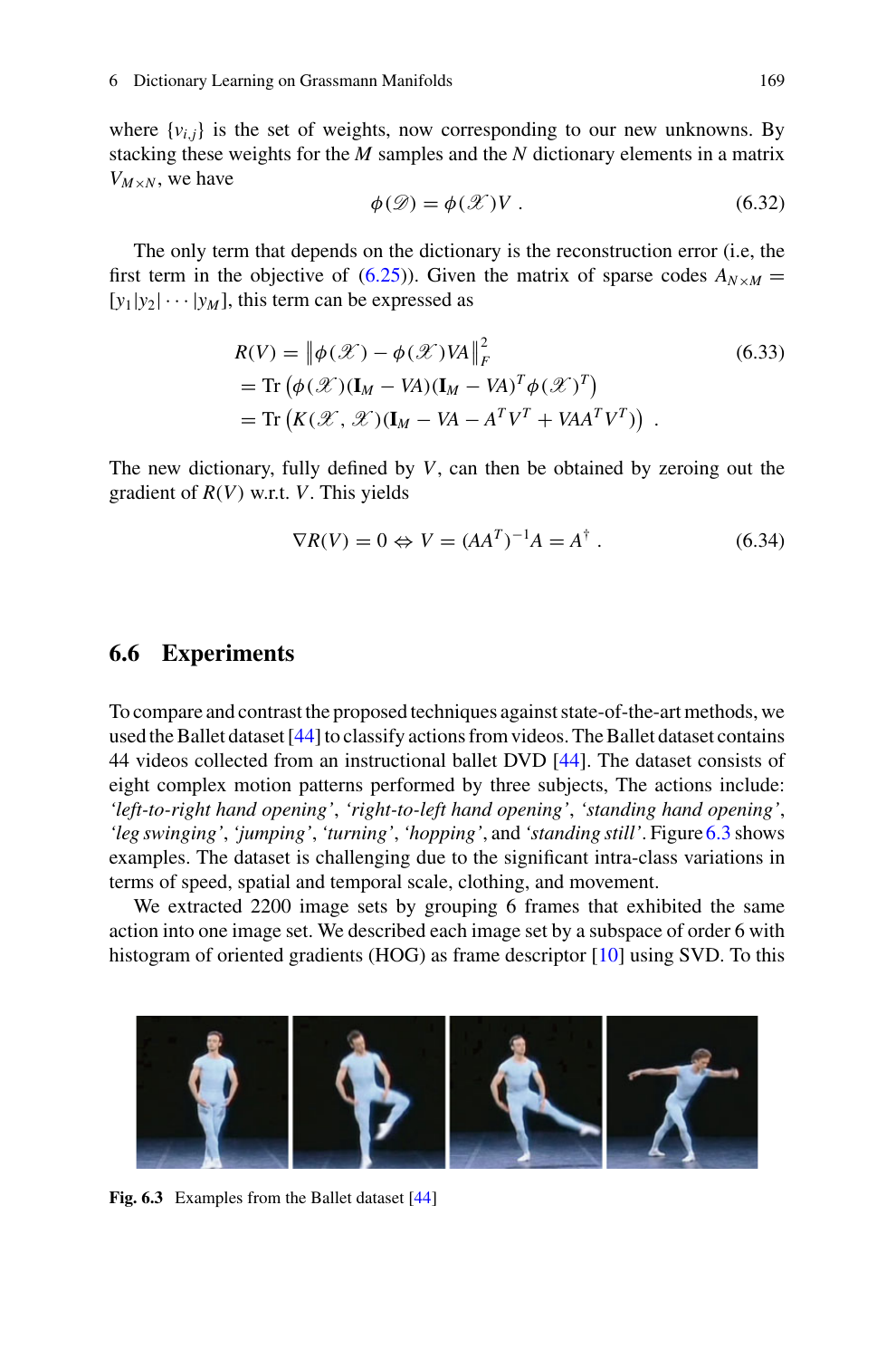| Method   | gSC  | kSC-RBF | kSC-Laplace | kSC-Poly |
|----------|------|---------|-------------|----------|
| Accuracy | 64.5 | 69.7    | 67.9        | 68.5     |

<span id="page-25-11"></span>**Table 6.2** Average recognition rate on the Ballet dataset.

end, frame were first resized to  $128 \times 128$  and HoG descriptor from four 64  $\times$  64 nonoverlapping blocks were extracted. The HoG descriptors were concatenated to form the 124 dimensional frame descriptor.

Extracted subspaces were randomly split into training and testing sets (the number of image sets in both sets was even). The process of random splitting was repeated ten times and the average classification accuracy is reported.

Table [6.2](#page-25-11) reports the average accuracies along their standard deviations for the studied methods. All the results were obtained by training a dictionary of size 128. To classify the sparse codes, we used a linear SVM. For the kSC algorithm, we used three different kernels, namely RBF, Laplace and a polynomial kernel of degree 2 as described in Sect. [6.5.](#page-18-1)

The highest accuracy is obtained by the universal RBF kernel. Interestingly, the polynomial kernel performs better than the Laplace kernel. All the kernel methods outperform the gSC algorithm, implying that the data is highly nonlinear.

# **References**

- <span id="page-25-7"></span>1. P.A. Absil, R. Mahony, R. Sepulchre, *Optimization Algorithms on Matrix Manifolds*(Princeton University Press, Princeton, 2008)
- <span id="page-25-5"></span>2. M. Aharon, M. Elad, A. Bruckstein, K-SVD: an algorithm for designing overcomplete dictionaries for sparse representation. IEEE Trans. Signal Process. **54**(11), 4311–4322 (2006)
- <span id="page-25-6"></span>3. V. Arsigny, P. Fillard, X. Pennec, N. Ayache, Log-Euclidean metrics for fast and simple calculus on diffusion tensors. Magn. Reson. Med. **56**(2), 411–421 (2006)
- <span id="page-25-3"></span>4. R. Basri, D.W. Jacobs, Lambertian reflectance and linear subspaces. IEEE Trans. Pattern Anal. Mach. Intell. **25**(2), 218–233 (2003)
- <span id="page-25-8"></span>5. E. Begelfor, M. Werman, Affine invariance revisited, in *Proceedings of the IEEE Conference on Computer Vision and Pattern Recognition (CVPR)* (2006), pp. 2087–2094
- <span id="page-25-9"></span>6. C. Berg, J.P.R. Christensen, P. Ressel, *Harmonic Analysis on Semigroups* (Springer, New York, 1984)
- <span id="page-25-0"></span>7. E.J. Candès, J. Romberg, T. Tao, Robust uncertainty principles: exact signal reconstruction from highly incomplete frequency information. IEEE Trans. Inf. Theory **52**(2), 489–509 (2006)
- <span id="page-25-2"></span>8. H.E. Cetingul, M.J. Wright, P.M. Thompson, R. Vidal, Segmentation of high angular resolution diffusion MRI using sparse Riemannian manifold clustering. IEEE Trans. Med. Imaging **33**(2), 301–317 (2014)
- <span id="page-25-4"></span>9. S. Chen, C. Sanderson, M. Harandi, B.C. Lovell, Improved image set classification via joint sparse approximated nearest subspaces, in *Proceedings of the IEEE Conference on Computer Vision and Pattern Recognition (CVPR)* (2013), pp. 452–459
- <span id="page-25-10"></span>10. N. Dalal, B. Triggs, Histograms of oriented gradients for human detection, in *Proceedings of the IEEE Conference on Computer Vision and Pattern Recognition (CVPR)* (2005), pp. 886–893
- <span id="page-25-1"></span>11. D.L. Donoho, Compressed sensing. IEEE Trans. Inf. Theory **52**(4), 1289–1306 (2006)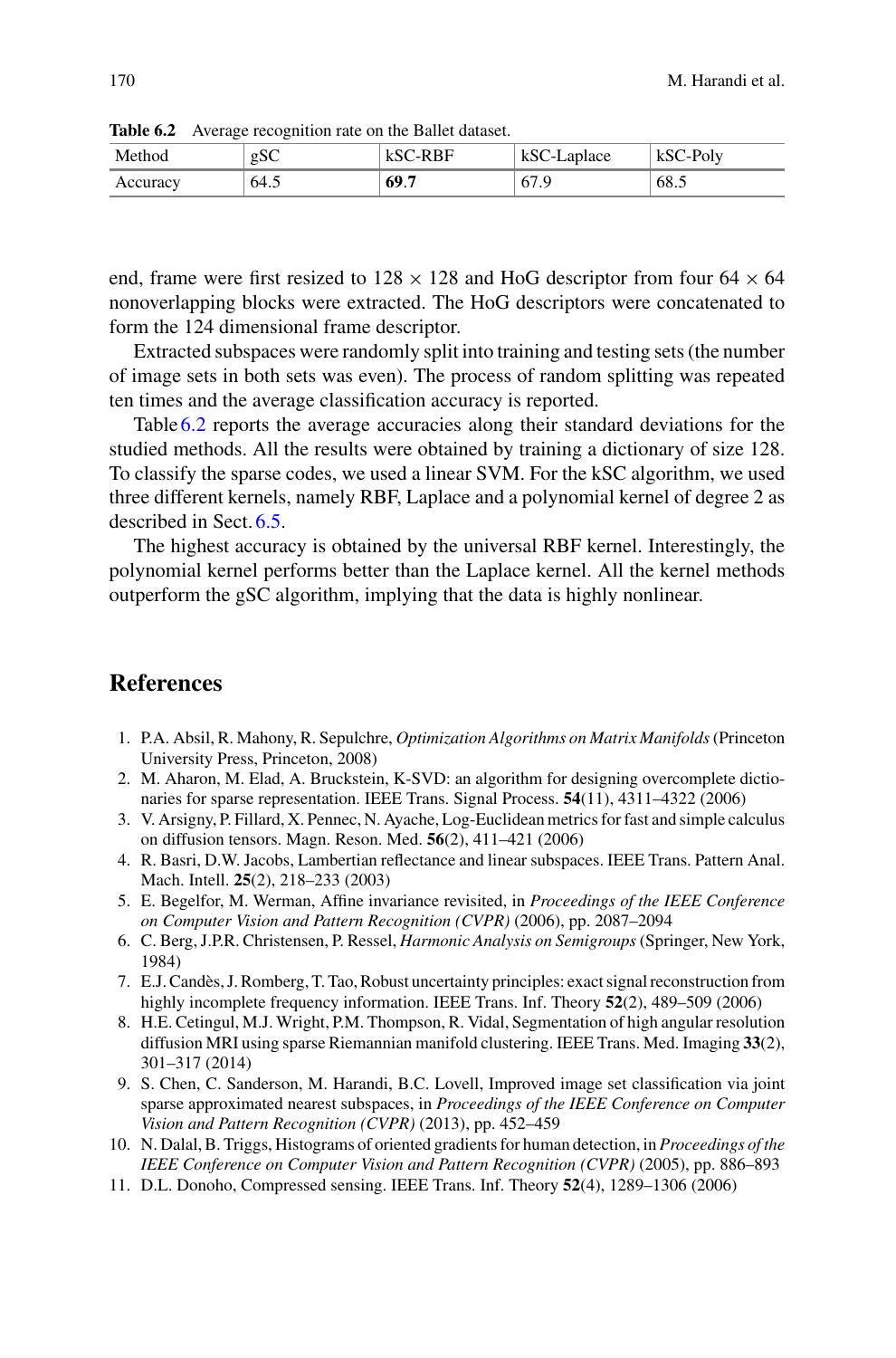- 6 Dictionary Learning on Grassmann Manifolds 171
- <span id="page-26-0"></span>12. M. Elad, *Sparse and Redundant Representations - From Theory to Applications in Signal and Image Processing* (Springer, New York, 2010)
- <span id="page-26-2"></span>13. E. Elhamifar, R. Vidal, Sparse subspace clustering: algorithm, theory, and applications. IEEE Trans. Pattern Anal. Mach. Intell. **35**(11), 2765–2781 (2013)
- <span id="page-26-7"></span>14. M. Faraki, M. Harandi, F. Porikli, More about VLAD: a leap from Euclidean to Riemannian manifolds, in *Proceedings of the IEEE Conference on Computer Vision and Pattern Recognition (CVPR)* (2015), pp. 4951–4960
- <span id="page-26-15"></span>15. K.A. Gallivan, A. Srivastava, X. Liu, P. Van Dooren, Efficient algorithms for inferences on Grassmann manifolds, in *IEEE Workshop on Statistical Signal Processing* (2003), pp. 315– 318
- <span id="page-26-10"></span>16. B. Gong, Y. Shi, F. Sha, K. Grauman, Geodesic flow kernel for unsupervised domain adaptation, in *Proceedings of the IEEE Conference on Computer Vision and Pattern Recognition (CVPR)* (2012), pp. 2066–2073
- <span id="page-26-11"></span>17. R. Gopalan, R. Li, R. Chellappa, Unsupervised adaptation across domain shifts by generating intermediate data representations. IEEE Trans. Pattern Anal. Mach. Intell. **36**(11), 2288–2302 (2014). doi[:10.1109/TPAMI.2013.249](http://dx.doi.org/10.1109/TPAMI.2013.249)
- <span id="page-26-8"></span>18. J. Hamm, D.D. Lee, Grassmann discriminant analysis: a unifying view on subspace-based learning, in *Proceedings of the International Conference on Machine Learning (ICML)* (2008), pp. 376–383
- <span id="page-26-20"></span>19. M. Harandi, M. Salzmann, Riemannian coding and dictionary learning: kernels to the rescue, in *Proceedings of the IEEE Conference on Computer Vision and Pattern Recognition (CVPR)* (2015), pp. 3926–3935
- <span id="page-26-4"></span>20. M. Harandi, R. Hartley, C. Shen, B. Lovell, C. Sanderson, Extrinsic methods for coding and dictionary learning on Grassmann manifolds. Int. J. Comput. Vis. **114**(2–3), 113–136 (2015)
- <span id="page-26-9"></span>21. M.T. Harandi, M. Salzmann, S. Jayasumana, R. Hartley, H. Li, Expanding the family of Grassmannian kernels: an embedding perspective, in *Proceedings of the European Conference on Computer Vision (ECCV)*, vol. 8695, Lecture Notes in Computer Science, ed. by D. Fleet, T. Pajdla, B. Schiele, T. Tuytelaars (Springer International Publishing, Cham, 2014), pp. 408–423. doi[:10.1007/978-3-319-10584-0\\_27](http://dx.doi.org/10.1007/978-3-319-10584-0_27)
- <span id="page-26-5"></span>22. M.T. Harandi, R. Hartley, B.C. Lovell, C. Sanderson, Sparse coding on symmetric positive definite manifolds using Bregman divergences. IEEE Trans. Neural Netw. Learn. Syst. (TNNLS) **PP**(99), 1–1 (2015)
- <span id="page-26-17"></span>23. R. Hartley, J. Trumpf, Y. Dai, H. Li, Rotation averaging. Int. J. Comput. Vis. **103**(3), 267–305 (2013)
- <span id="page-26-14"></span>24. U. Helmke, K. Hper, J. Trumpf, Newton's method on Gramann manifolds (2007)
- <span id="page-26-13"></span>25. U. Helmke, K. Hüper, P.Y. Lee, J.B. Moore, Essential matrix estimation using Gauss-Newton iterations on a manifold. Int. J. Comput. Vis. **74**(2), 117–136 (2007). doi[:10.1007/s11263-006-](http://dx.doi.org/10.1007/s11263-006-0005-0) [0005-0](http://dx.doi.org/10.1007/s11263-006-0005-0)
- <span id="page-26-6"></span>26. J. Ho, Y. Xie, B. Vemuri, On a nonlinear generalization of sparse coding and dictionary learning, in *Proceedings of the International Conference on Machine Learning (ICML)*(2013), pp. 1480– 1488
- <span id="page-26-19"></span>27. S. Jayasumana, R. Hartley, M. Salzmann, H. Li, M. Harandi, Kernel methods on Riemannian manifolds with Gaussian RBF kernels. IEEE Trans. Pattern Anal. Mach. Intell. **37**(12), 2464– 2477 (2015). doi[:10.1109/TPAMI.2015.2414422](http://dx.doi.org/10.1109/TPAMI.2015.2414422)
- <span id="page-26-16"></span>28. H. Karcher, Riemannian center of mass and mollifier smoothing. Commun. Pure Appl. Math. **30**(5), 509–541 (1977)
- <span id="page-26-12"></span>29. J.M. Lee, *Introduction to Smooth Manifolds*, vol. 218 (Springer, New York, 2012)
- <span id="page-26-1"></span>30. J. Mairal, F. Bach, J. Ponce, G. Sapiro, A. Zisserman, Discriminative learned dictionaries for local image analysis, in *Proceedings of the IEEE Conference on Computer Vision and Pattern Recognition (CVPR)* (IEEE, 2008), pp. 1–8
- <span id="page-26-3"></span>31. J. Mairal, M. Elad, G. Sapiro, Sparse representation for color image restoration. IEEE Trans. Image Process. (TIP) **17**(1), 53–69 (2008)
- <span id="page-26-18"></span>32. J.H. Manton, A globally convergent numerical algorithm for computing the centre of mass on compact lie groups. Int. Conf. Control Autom. Robot. Vis. **3**, 2211–2216 (2004)